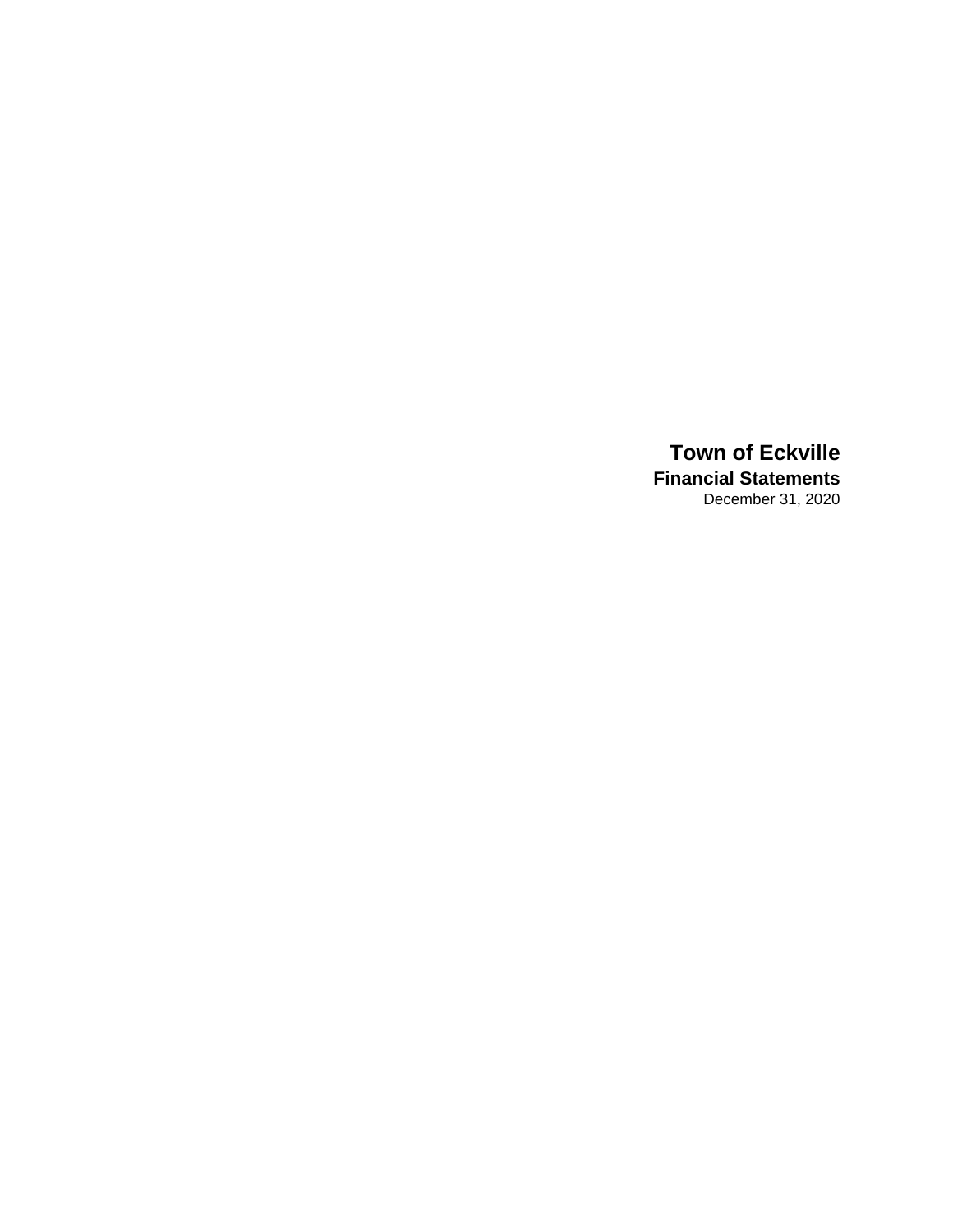### **Management's Responsibility**

To the Mayor and Councillors of the Town of Eckville:

Management is responsible for the preparation and presentation of the accompanying financial statements, including responsibility for significant accounting judgments and estimates in accordance with Canadian public sector accounting standards. This responsibility includes selecting appropriate accounting principles and methods, and making decisions affecting the measurement of transactions in which objective judgment is required.

In discharging its responsibilities for the integrity and fairness of the financial statements, management designs and maintains the necessary accounting systems and related internal controls to provide reasonable assurance that transactions are authorized, assets are safeguarded and financial records are properly maintained to provide reliable information for the preparation of financial statements.

Council is composed entirely of individuals who are neither management nor employees of the Town. Council is responsible for overseeing management in the performance of its financial reporting responsibilities, and for approving the financial statements. Council fulfills these responsibilities by reviewing the financial information prepared by management and discussing relevant matters with management and external auditors. Council is also responsible for the appointment of the Town's external auditors.

MNP LLP, an independent firm of Chartered Professional Accountants, is appointed by Council to audit the financial statements and report directly to them; their report follows. The external auditors have full and free access to, and meet periodically and separately with, both Council and management to discuss their audit findings.

**Chief Administrative Officer**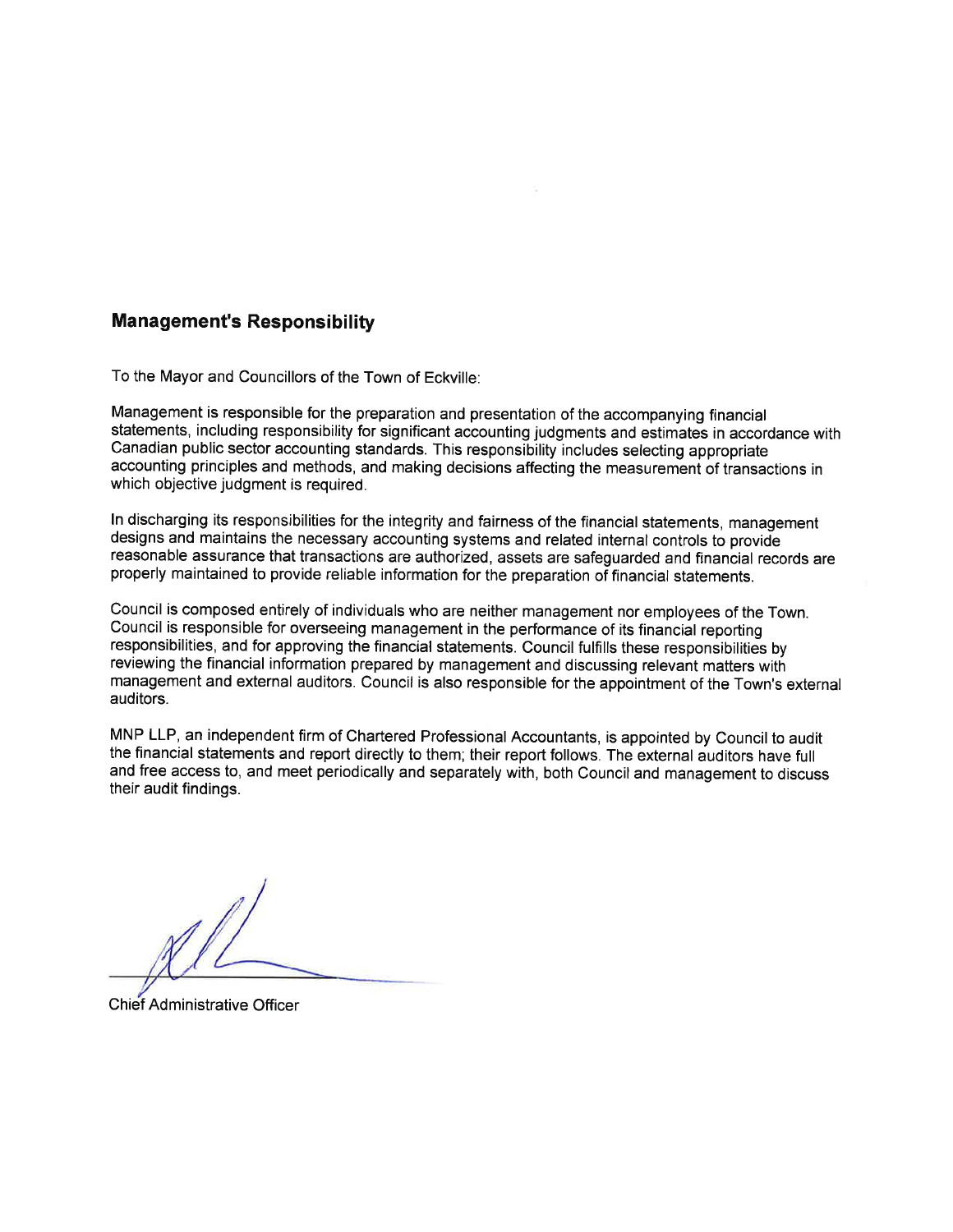

To the Mayor and Councilors of Town of Eckville:

#### **Report on the Audit of the Financial Statements**

#### **Opinion**

We have audited the financial statements of Town of Eckville (the "Town"), which comprise the statement of financial position as at December 31, 2020, and the statements of operations, changes in net financial assets and cash flows and related schedules for the year then ended, and notes to the financial statements, including a summary of significant accounting policies.

In our opinion, the accompanying financial statements present fairly, in all material respects, the financial position of the Town as at December 31, 2020, and the results of its operations, its changes in net financial assets and its cash flows for the year then ended in accordance with Canadian public sector accounting standards.

#### **Basis for Opinion**

We conducted our audit in accordance with Canadian generally accepted auditing standards. Our responsibilities under those standards are further described in the Auditor's Responsibilities for the Audit of the Financial Statements section of our report. We are independent of the Town in accordance with the ethical requirements that are relevant to our audit of the financial statements in Canada, and we have fulfilled our other ethical responsibilities in accordance with these requirements. We believe that the audit evidence we have obtained is sufficient and appropriate to provide a basis for our opinion.

#### **Responsibilities of Management and Those Charged with Governance for the Financial Statements**

Management is responsible for the preparation and fair presentation of the financial statements in accordance with Canadian public sector accounting standards, and for such internal control as management determines is necessary to enable the preparation of financial statements that are free from material misstatement, whether due to fraud or error.

In preparing the financial statements, management is responsible for assessing the Town's ability to continue as a going concern, disclosing, as applicable, matters related to going concern and using the going concern basis of accounting unless management either intends to liquidate the Town or to cease operations, or has no realistic alternative but to do so.

Those charged with governance are responsible for overseeing the Town's financial reporting process.

#### **Auditor's Responsibilities for the Audit of the Financial Statements**

Our objectives are to obtain reasonable assurance about whether the financial statements as a whole are free from material misstatement, whether due to fraud or error, and to issue an auditor's report that includes our opinion. Reasonable assurance is a high level of assurance, but is not a guarantee that an audit conducted in accordance with Canadian generally accepted auditing standards will always detect a material misstatement when it exists. Misstatements can arise from fraud or error and are considered material if, individually or in the aggregate, they could reasonably be expected to influence the economic decisions of users taken on the basis of these financial statements.



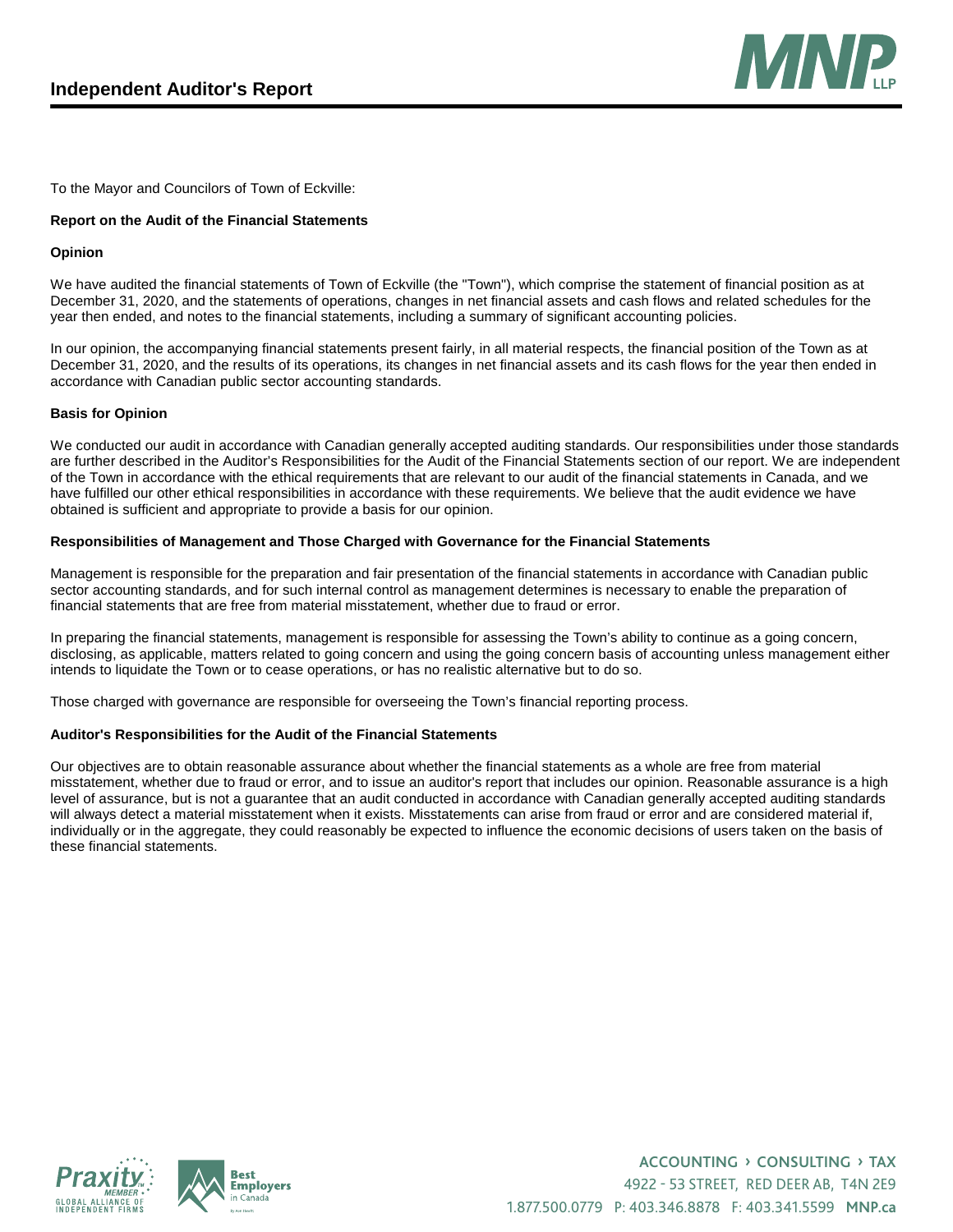As part of an audit in accordance with Canadian generally accepted auditing standards, we exercise professional judgment and maintain professional skepticism throughout the audit. We also:

- Identify and assess the risks of material misstatement of the financial statements, whether due to fraud or error, design and perform audit procedures responsive to those risks, and obtain audit evidence that is sufficient and appropriate to provide a basis for our opinion. The risk of not detecting a material misstatement resulting from fraud is higher than for one resulting from error, as fraud may involve collusion, forgery, intentional omissions, misrepresentations, or the override of internal control.
- Obtain an understanding of internal control relevant to the audit in order to design audit procedures that are appropriate in the circumstances, but not for the purpose of expressing an opinion on the effectiveness of the Town's internal control.
- Evaluate the appropriateness of accounting policies used and the reasonableness of accounting estimates and related disclosures made by management.
- Conclude on the appropriateness of management's use of the going concern basis of accounting and, based on the audit evidence obtained, whether a material uncertainty exists related to events or conditions that may cast significant doubt on the Town's ability to continue as a going concern. If we conclude that a material uncertainty exists, we are required to draw attention in our auditor's report to the related disclosures in the financial statements or, if such disclosures are inadequate, to modify our opinion. Our conclusions are based on the audit evidence obtained up to the date of our auditor's report. However, future events or conditions may cause the Town to cease to continue as a going concern.
- Evaluate the overall presentation, structure and content of the financial statements, including the disclosures, and whether the financial statements represent the underlying transactions and events in a manner that achieves fair presentation.

We communicate with those charged with governance regarding, among other matters, the planned scope and timing of the audit and significant audit findings, including any significant deficiencies in internal control that we identify during our audit.

Red Deer, Alberta

 $MNP$ LLP

April 26, 2021 Chartered Professional Accountants

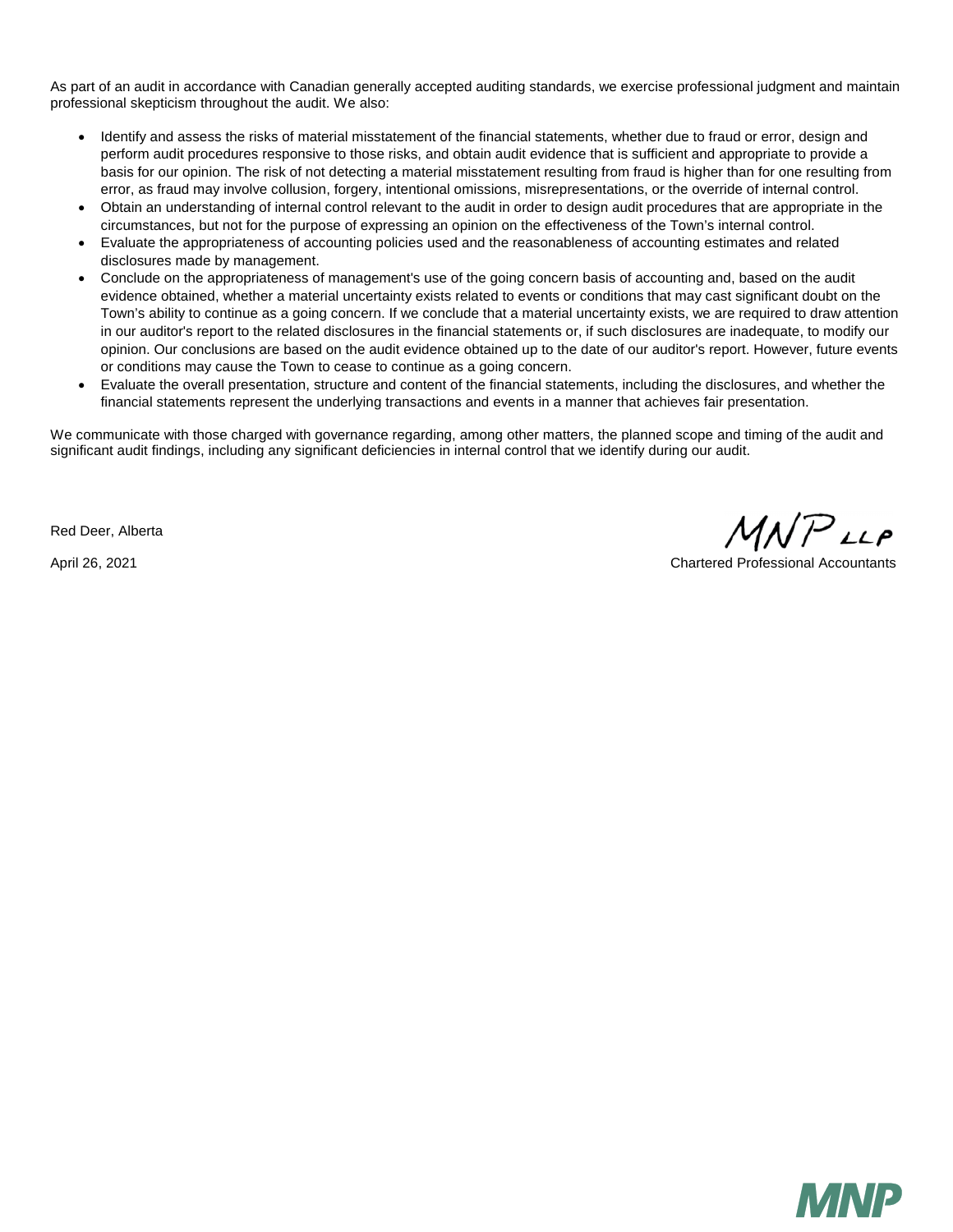|                                        | <b>Town of Eckville</b> |  |
|----------------------------------------|-------------------------|--|
| <b>Statement of Financial Position</b> |                         |  |

|  | As at December 31, 2020 |  |  |
|--|-------------------------|--|--|
|--|-------------------------|--|--|

|                                                                 | 2020       | 2019       |
|-----------------------------------------------------------------|------------|------------|
| <b>Financial assets</b>                                         |            |            |
| Cash and temporary investments (Note 2)<br>Receivables (Note 3) | 1,872,965  | 1,918,911  |
| Taxes and grants in place of taxes                              | 117,699    | 96,310     |
| Trade and other receivables                                     | 457,348    | 618,870    |
| Land for resale inventory                                       | 5,631      | 161,183    |
|                                                                 | 2,453,643  | 2,795,274  |
| <b>Liabilities</b>                                              |            |            |
| Accounts payable and accrued liabilities                        | 196,954    | 260,795    |
| Deferred revenue (Note 4)                                       | 294,834    | 327,347    |
| Long-term debt (Note 5)                                         | 917,633    | 837,103    |
|                                                                 | 1,409,421  | 1,425,245  |
| <b>Net financial assets</b>                                     | 1,044,222  | 1,370,029  |
| <b>Non-financial assets</b>                                     |            |            |
| Tangible capital assets (Schedule II)                           | 10,754,108 | 10,385,117 |
| Land held for sale                                              | 451,953    | 325,710    |
| Prepaid expenses                                                | 448        | 15,215     |
|                                                                 | 11,206,509 | 10,726,042 |
| Accumulated surplus (Schedule I, Note 8)                        | 12,250,731 | 12,096,071 |

Contingencies (Note 12)<br>Commitments (Note 13)

Approved on behalf of Council:

Mayor men Councillor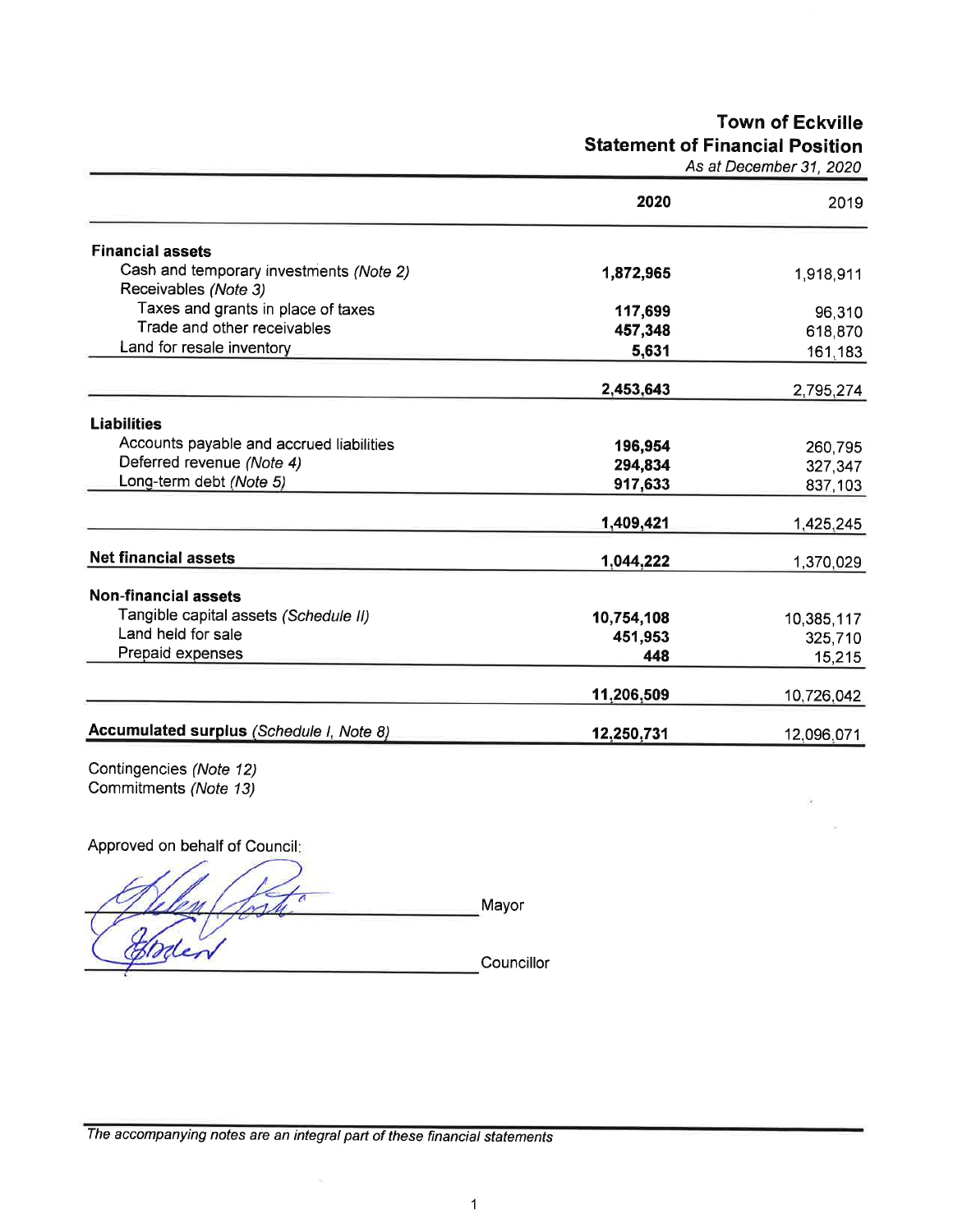### **Town of Eckville Statement of Operations**

|                                                    |             | Turneyear ended December 31, 2020 |            |
|----------------------------------------------------|-------------|-----------------------------------|------------|
|                                                    | 2020 Budget | 2020                              | 2019       |
|                                                    | (Note 16)   |                                   |            |
| Revenue                                            |             |                                   |            |
| Net municipal taxes (Schedule III)                 | 1,181,172   | 1,154,655                         | 1,161,654  |
| Sales, user charges and costs recovered            | 719,060     | 718,634                           | 590,874    |
| Government transfers (Schedule IV)                 | 164,722     | 203,038                           | 156,609    |
| Franchise fees                                     | 137,877     | 136,637                           | 139,010    |
| Rentals                                            | 35,718      | 39,057                            | 38,567     |
| Investment income                                  | 33,000      | 14,174                            | 41,927     |
| Penalties and cost of taxes                        | 18,000      | 10,794                            | 22,211     |
| Licenses and permits                               | 17,200      | 7,924                             | 12,161     |
| Fines                                              | 13,000      | 4,101                             | 3,465      |
| Gain (loss) on disposal of tangible capital assets |             | (827)                             | 14,088     |
| Other                                              | 80,404      | 81,088                            | 118,788    |
|                                                    | 2,400,153   | 2,369,275                         | 2,299,354  |
|                                                    |             |                                   |            |
| <b>Expenses</b>                                    |             |                                   |            |
| Roads, streets, walks and lighting                 | 509,242     | 609,434                           | 577,498    |
| Administrative                                     | 486,326     | 540,389                           | 506,191    |
| Parks and recreation                               | 355,935     | 342,091                           | 306,613    |
| Waste water treatment and disposal                 | 257,756     | 319,522                           | 277,863    |
| Water supply and distribution                      | 277,051     | 244,568                           | 225,974    |
| Waste management                                   | 188,923     | 224,012                           | 239,238    |
| Land use, planning and development                 | 86,479      | 200,946                           | 47,057     |
| Fire and disaster services                         | 124,512     | 133,475                           | 133,151    |
| Community services                                 | 113,689     | 122,884                           | 146,613    |
| Legislative                                        | 151,948     | 101,634                           | 152,836    |
| Library                                            | 74,740      | 89,348                            | 73,642     |
| By-law enforcement                                 | 48,020      | 47,028                            | 52,124     |
| Family and community supports                      | 43,293      | 46,417                            | 47,788     |
| Police                                             |             | 15,720                            |            |
| Cemetery                                           | 5,957       | 1,027                             | 1,742      |
|                                                    | 2,723,871   | 3,038,495                         | 2,788,330  |
| Deficiency of revenue over expenses before other   | (323,718)   | (669, 220)                        | (488, 976) |
| Other                                              |             |                                   |            |
| Government transfers for capital (Schedule IV)     | 1,113,749   | 684,910                           | 485,083    |
| Contributed land held for sale (Note 9)            |             | 138,970                           |            |
| Contributed assets                                 |             |                                   | 133,353    |
| <b>Excess of revenue over expenses</b>             | 790,031     | 154,660                           | 129,460    |
| Accumulated surplus beginning of year              | 12,096,071  | 12,096,071                        | 11,966,611 |
|                                                    |             |                                   |            |
| Accumulated surplus, end of year                   | 12,886,102  | 12,250,731                        | 12,096,071 |
|                                                    |             |                                   |            |

*For the year ended December 31, 2020*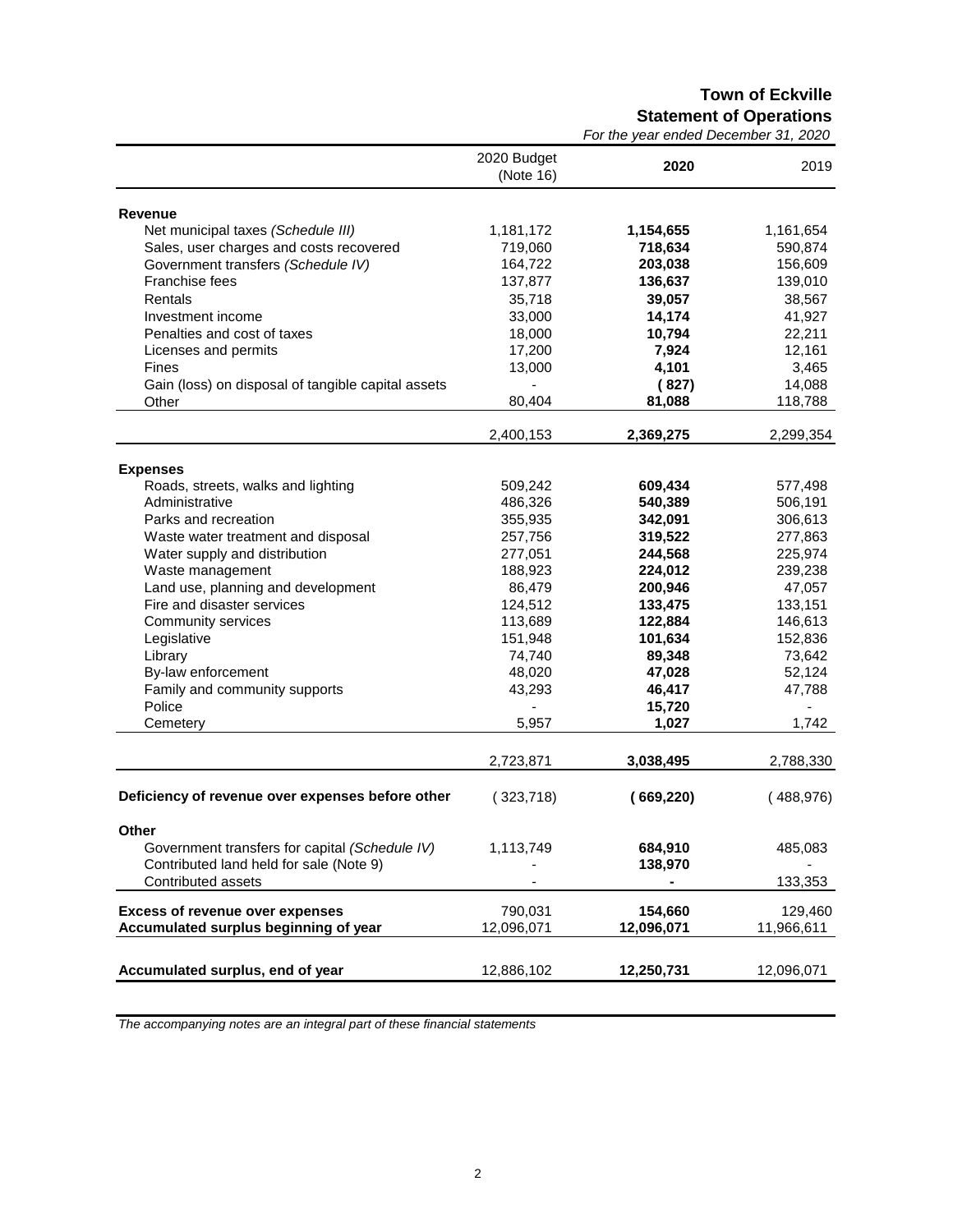## **Town of Eckville Statement of Change in Net Financial Assets**

*For the year ended December 31, 2020*

|                                                 | 2020 Budget<br>(Note 16) | 2020      | 2019       |
|-------------------------------------------------|--------------------------|-----------|------------|
| <b>Excess of revenue over expenses</b>          | 790.031                  | 154,660   | 129.460    |
| Acquisition of tangible capital assets          | (1,339,231)              | 936,155)  | 506,891)   |
| Contributed tangible capital assets             |                          |           | (133, 353) |
| Proceeds on disposal of tangible capital assets |                          | 30,925    | 52,339     |
| Amortization of tangible capital assets         | 447,313                  | 535,412   | 496,823    |
| Loss on sale of tangible capital assets         |                          | 827       | (14,088)   |
| Change in land held for sale                    |                          | 126,243)  | (11,981)   |
| Change in prepaid assets                        |                          | 14,767    | 14,771)    |
| Decrease in net financial assets                | (101,887)                | 325,807   | (2,462)    |
| Net financial assets, beginning of year         | 1,370,029                | 1,370,029 | 1,372,491  |
| Net financial assets, end of year               | 1,268,142                | 1.044.222 | 1.370.029  |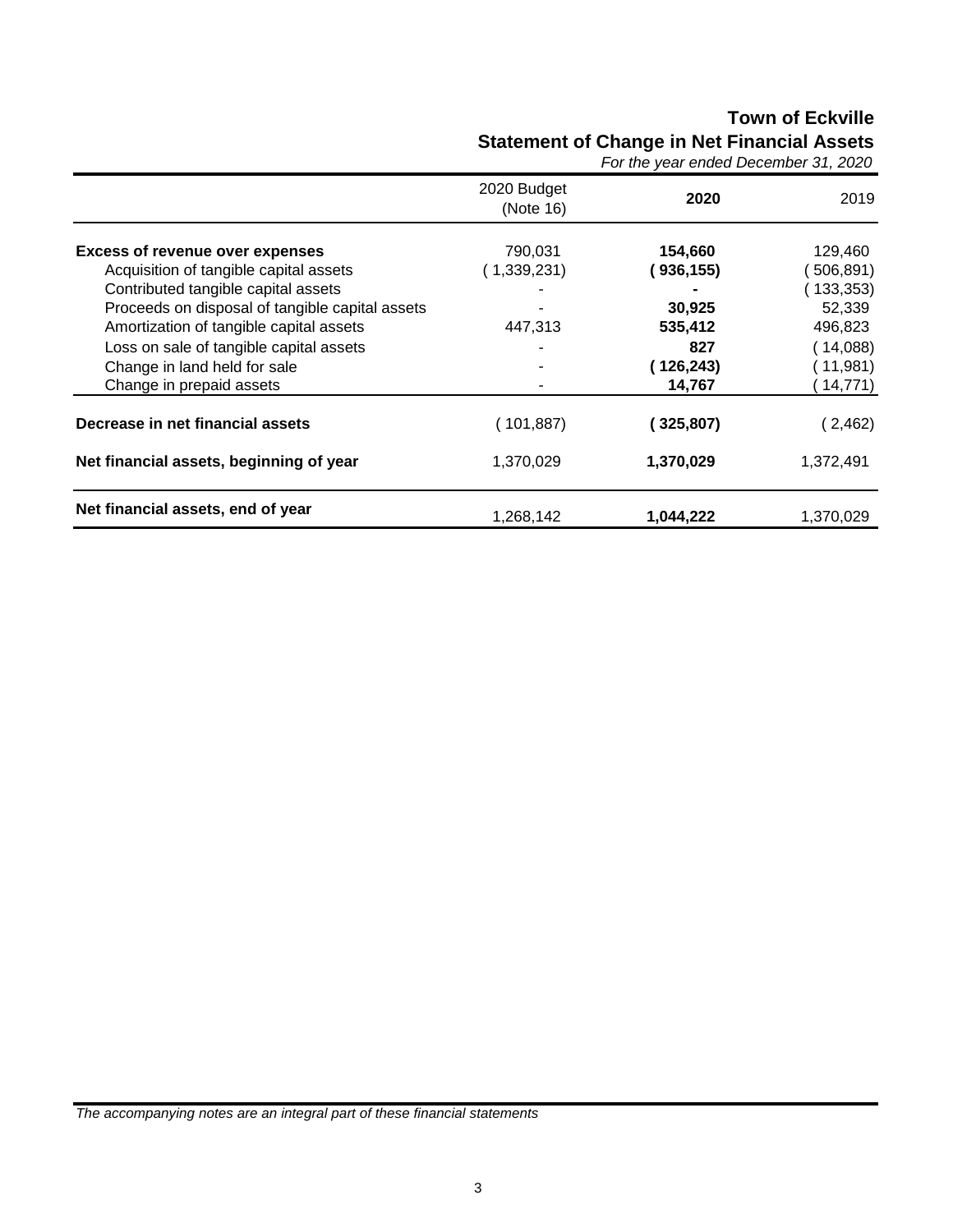### **Town of Eckville Statement of Cash Flows**

|                                                                 | 2020       | 2019       |
|-----------------------------------------------------------------|------------|------------|
| Cash provided by (used for) the following activities:           |            |            |
| <b>Operating</b>                                                |            |            |
| Excess of revenue over expenses                                 | 154,660    | 129,460    |
| Non-cash items:                                                 |            |            |
| Amortization of tangible capital assets                         | 535,412    | 496,823    |
| Loss (gain) on disposal of tangible capital assets              | 827        | (14,088)   |
| Decrease (increase) in land held for resale inventory           | 29,309     | (11,981)   |
| Tangible capital assets received as contributions               |            | (133, 353) |
| Net change in operating working capital balances:               |            |            |
| Decrease (increase) in taxes and grants in place of taxes       | (21, 389)  | (8,855)    |
| Decrease (increase) in trade and other receivables              | 161,522    | (132, 418) |
| Increase (decrease) in accounts payable and accrued liabilities | (63, 841)  | (16,989)   |
| Increase (decrease) in deferred revenue                         | (32,513)   | 35,809)    |
| Decrease (increase) in prepaid expenses                         | 14,767     | 14,771)    |
|                                                                 | 778,754    | 258,019    |
|                                                                 |            |            |
| <b>Capital</b>                                                  |            |            |
| Acquisition of tangible capital assets                          | (936, 155) | (506, 891) |
| Proceeds on disposal of tangible capital assets                 | 30,925     | 52,339     |
|                                                                 | 905,230)   | 454,552)   |
|                                                                 |            |            |
| <b>Financing</b>                                                |            |            |
| Advance of long-term debt                                       | 186,895    |            |
| Repayment of long-term debt                                     | 106,365)   | (132, 544) |
|                                                                 | 80,530     | 132,544)   |
|                                                                 |            |            |
| Decrease in cash                                                | (45,946)   | (329,077)  |
| Cash, beginning of year                                         | 1,918,911  | 2,247,988  |
|                                                                 |            |            |
| Cash, end of year (Note 2)                                      | 1,872,965  | 1,918,911  |

*For the year ended December 31, 2020*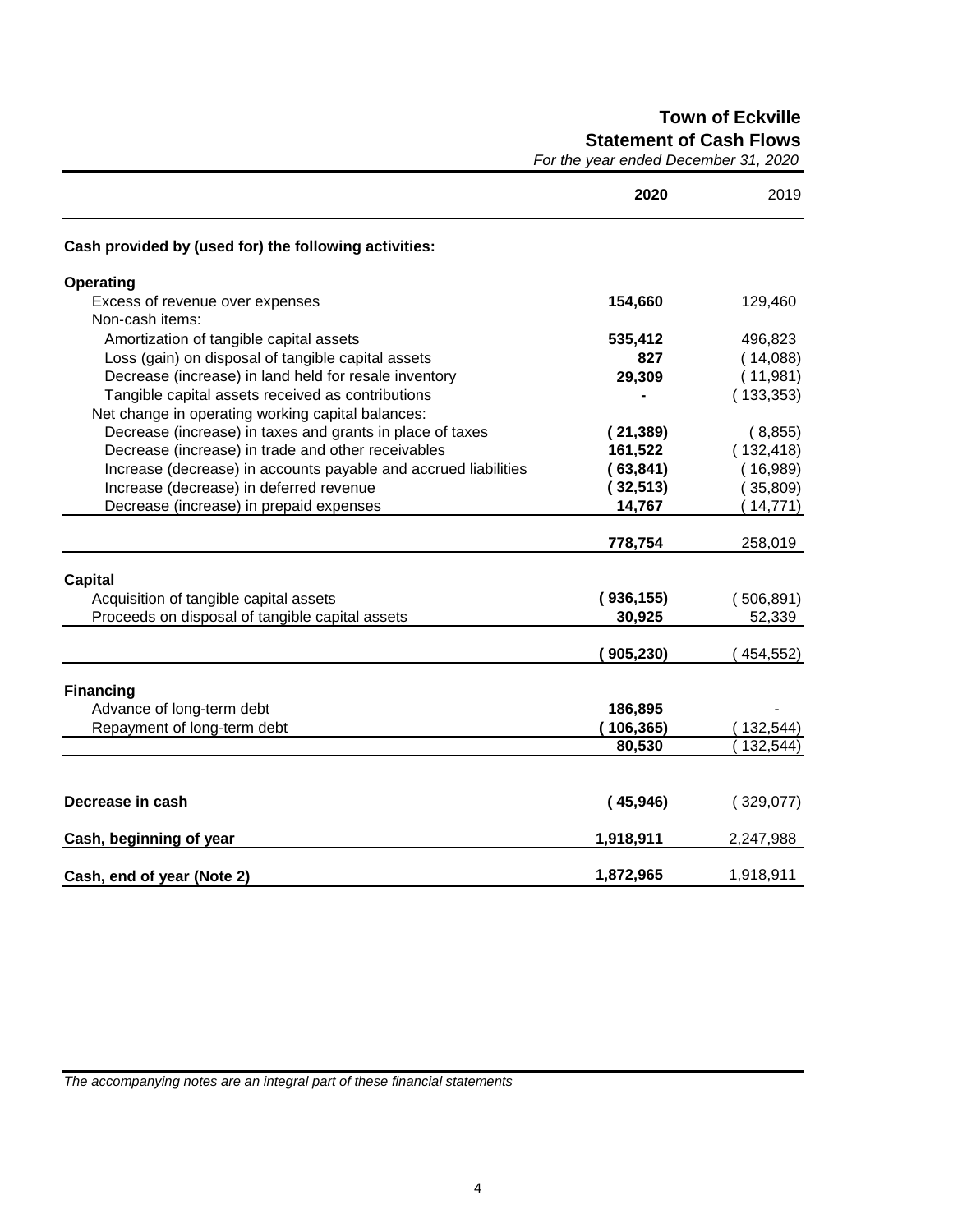### **Town of Eckville**

 **Schedule I - Schedule of Changes in Accumulated Surplus**

*For the year ended December 31, 2020*

|                                                     | <b>Unrestricted</b><br><b>Surplus</b> | <b>Restricted</b><br><b>Surplus</b> | <b>Equity in Tangible</b><br><b>Capital Assests</b> | 2020           | 2019       |  |
|-----------------------------------------------------|---------------------------------------|-------------------------------------|-----------------------------------------------------|----------------|------------|--|
| Balance, beginning of year                          | 1,186,638                             | 1,299,084                           | 9,610,349                                           | 12,096,071     | 11,966,611 |  |
| Excess of revenue over expenses                     | 154,660                               |                                     |                                                     | 154,660        | 129,460    |  |
| Transfers to restricted funds                       | (65,000)                              | 65,000                              |                                                     |                |            |  |
| Transfers to unrestricted funds                     | 50,000                                | 50,000)                             |                                                     |                |            |  |
| Restricted funds used for tangible capital assets   |                                       | (26, 636)                           | 26,636                                              |                |            |  |
| Current year funds used for tangible capital assets | 909,519                               |                                     | 909,519                                             |                |            |  |
| Disposal of tangible capital assets                 | 31,752                                |                                     | ( 31,752)                                           |                |            |  |
| Annual amortization expense                         | 535,412                               |                                     | 535,412)                                            | $\blacksquare$ |            |  |
| Long-term debt issued                               | 186,895                               |                                     | 186,895)                                            |                |            |  |
| Long-term debt repaid                               | (92, 194)                             |                                     | 92,194                                              |                |            |  |
| <b>Change in accumulated surplus</b>                | 107,994                               | (11,636)                            | 274,290                                             | 154,660        | 129,460    |  |
| Balance, end of year                                | 1,078,644                             | 1,287,448                           | 9,884,639                                           | 12,250,731     | 12,096,071 |  |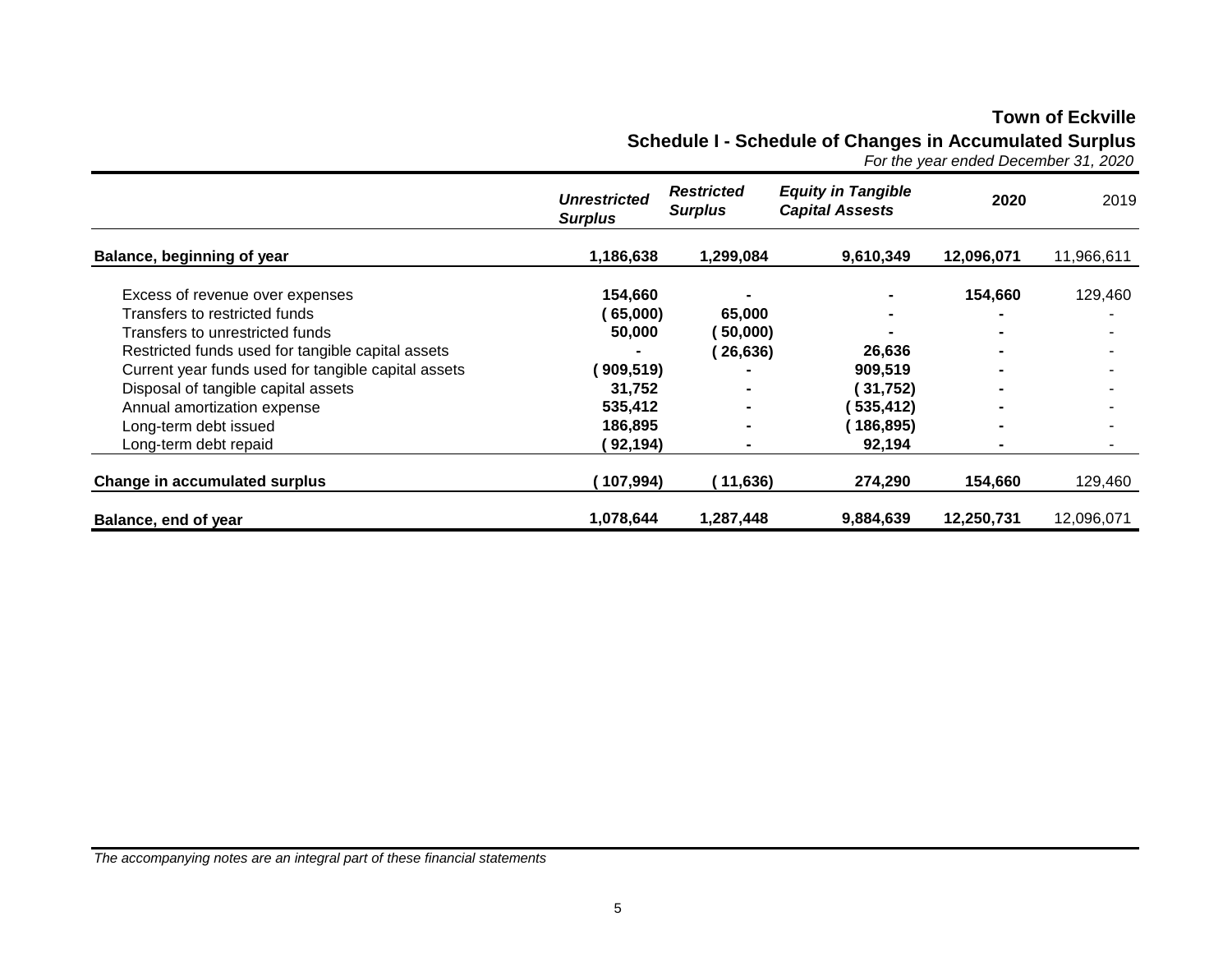### **Town of Eckville Schedule II - Schedule of Tangible Capital Assets** *For the year ended December 31, 2020*

|                                                                               | Land           | <b>Buildings</b>    | <b>Engineered</b><br><b>Structures</b> | <b>Machinery &amp;</b><br><b>Equipment</b> | <b>Vehicles</b>   | 2020                | 2019                |
|-------------------------------------------------------------------------------|----------------|---------------------|----------------------------------------|--------------------------------------------|-------------------|---------------------|---------------------|
| Cost                                                                          |                |                     |                                        |                                            |                   |                     |                     |
| Balance, beginning of year                                                    | 115,248        | 4,070,607           | 12,091,453                             | 1,779,212                                  | 284,218           | 18,340,738          | 17,940,214          |
| Acquisition of tangible capital assets<br>Disposal of tangible capital assets |                | $\blacksquare$<br>۰ | 485,212                                | 441,601<br>(4,350)                         | 9,342<br>70,560)  | 936,155<br>(74,910) | 640,244<br>239,720) |
| Balance, end of year                                                          | 115,248        | 4,070,607           | 12,576,665                             | 2,216,463                                  | 223,000           | 19,201,983          | 18,340,738          |
| <b>Accumulated amortization:</b>                                              |                |                     |                                        |                                            |                   |                     |                     |
| Balance, beginning of year                                                    | $\blacksquare$ | 2,407,658           | 4,391,084                              | 1,031,192                                  | 125,687           | 7,955,621           | 7,660,267           |
| Annual amortization<br>Accumulated amortization on disposals                  |                | 68,708              | 281,941                                | 153,022<br>4,350)                          | 31,741<br>38,808) | 535,412<br>43,158)  | 496,823<br>201,469) |
| Balance, end of year                                                          |                | 2,476,366           | 4,673,025                              | 1,179,864                                  | 118,620           | 8,447,875           | 7,955,621           |
| Net book value                                                                | 115,248        | 1,594,241           | 7,903,640                              | 1,036,599                                  | 104,380           | 10,754,108          | 10,385,117          |
| 2019 net book value                                                           | 115,248        | 1,662,949           | 7,700,369                              | 748,020                                    | 158,531           | 10,385,117          |                     |

During the year, tangible capital assets were acquired at a cost of \$936,155 (2019 - \$640,244), of which there were contributed assets of \$0 (2019 - \$133,353).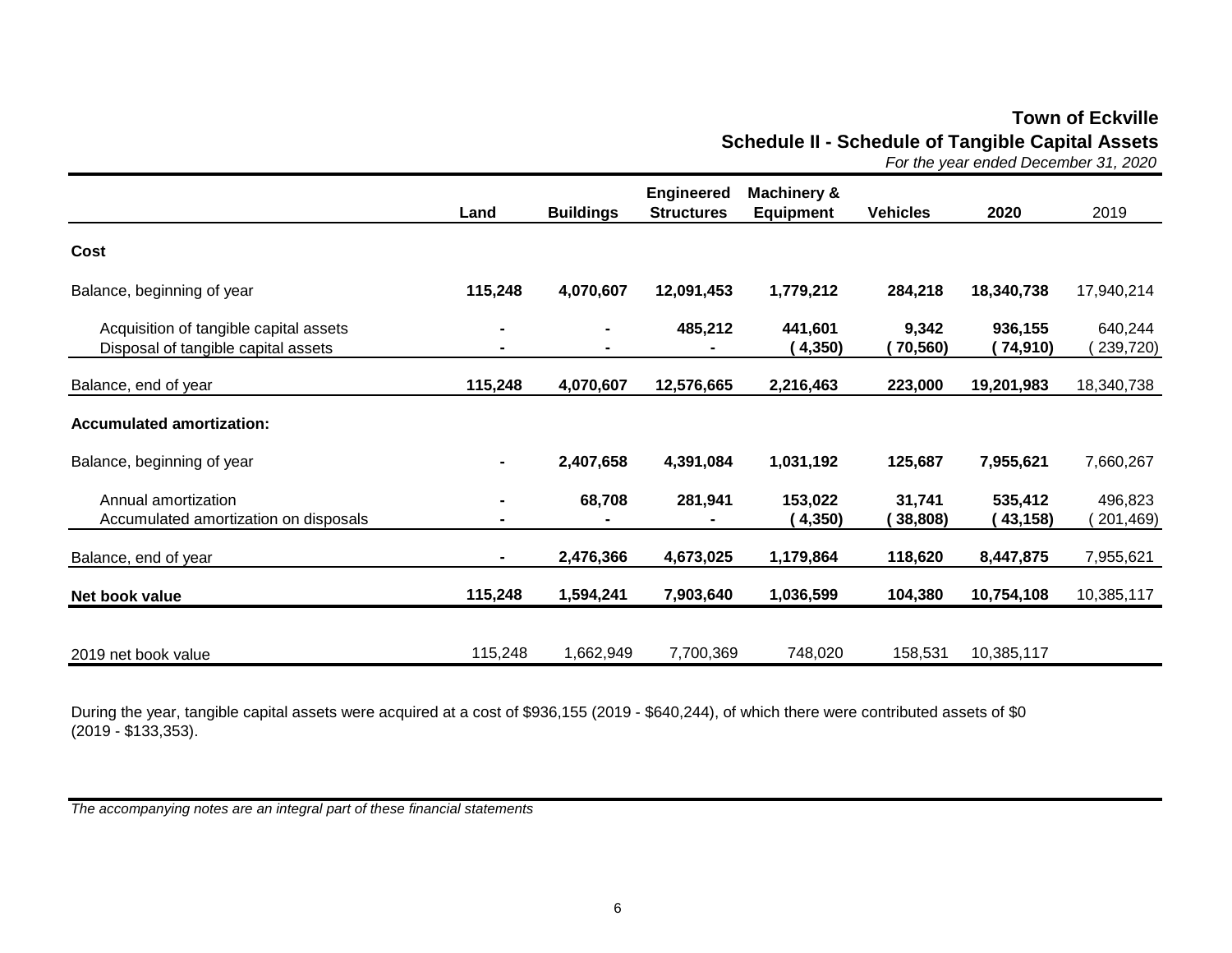### **Town of Eckville Schedule III - Schedule of Property Taxes Levied**

*For the year ended December 31, 2020*

|                                                                                          | 2020 Budget<br>(Note 16) | 2020             | 2019                    |
|------------------------------------------------------------------------------------------|--------------------------|------------------|-------------------------|
| <b>Taxation</b>                                                                          |                          |                  |                         |
| Real property taxes                                                                      | 1,507,858                | 1,472,969        | 1,485,851               |
| <b>Requisitions</b>                                                                      |                          |                  |                         |
| Alberta School Foundation Fund<br>Seniors Lodge<br><b>Designated Industrial Property</b> | 319,753<br>6,933         | 311,444<br>6,870 | 317,098<br>6,933<br>166 |
|                                                                                          | 326,686                  | 318,314          | 324,197                 |
| <b>Net municipal taxes</b>                                                               | 1,181,172                | 1,154,655        | 1,161,654               |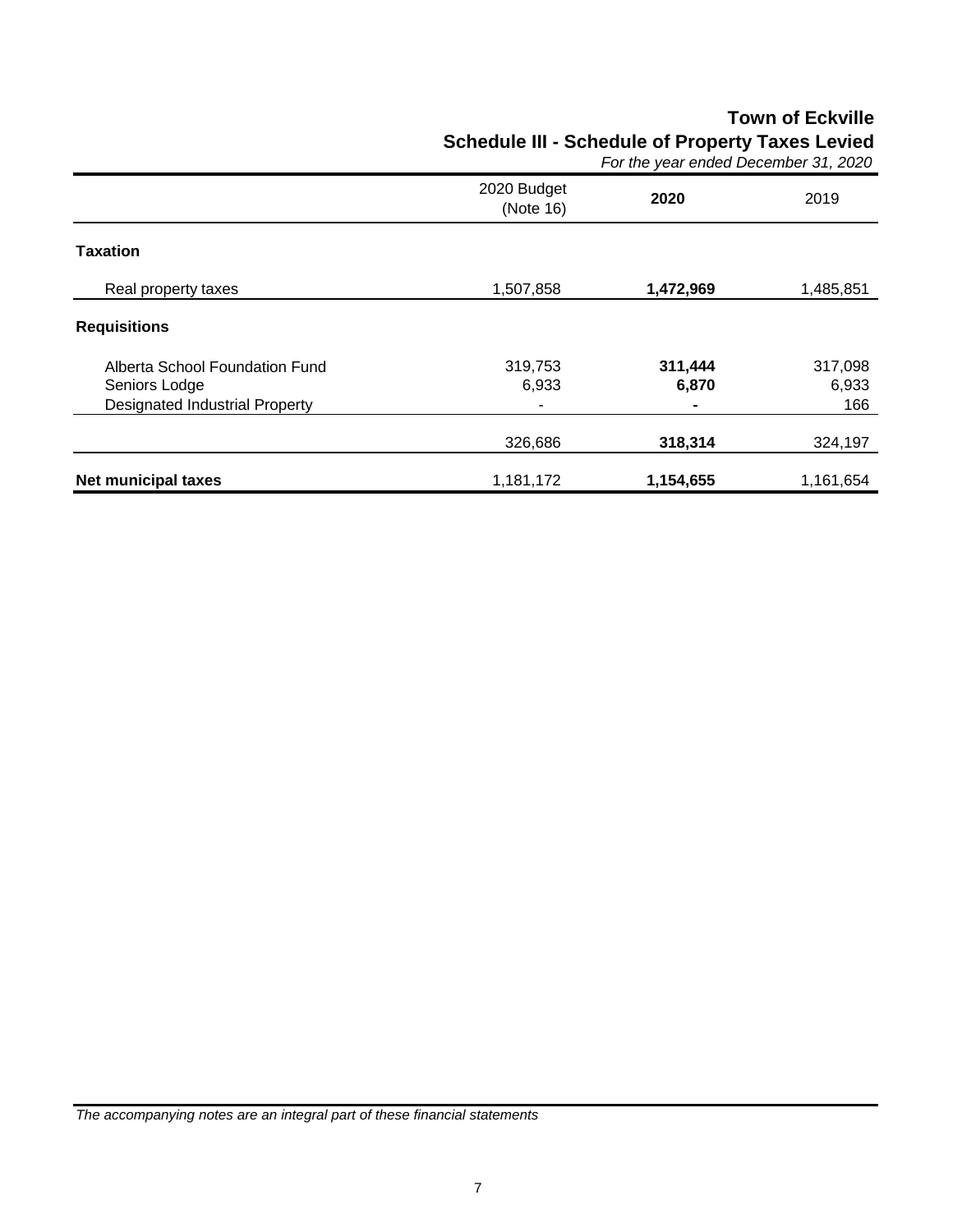## **Town of Eckville Schedule IV - Schedule of Government Transfers**

*For the year ended December 31, 2020*

|                                   | 2020 Budget<br>(Note 16) | 2020    | 2019    |
|-----------------------------------|--------------------------|---------|---------|
| <b>Operating</b>                  |                          |         |         |
| <b>Provincial Government</b>      | 86,593                   | 105,969 | 79,627  |
| <b>Other Local Governments</b>    | 76,679                   | 88,669  | 75,882  |
| <b>Federal Government</b>         | 1,450                    | 8,400   | 1,100   |
|                                   | 164,722                  | 203,038 | 156,609 |
| <b>Capital</b>                    |                          |         |         |
| <b>Provincial Government</b>      | 318,250                  | 361,074 | 485,083 |
| <b>Other Local Government</b>     | 29,250                   | 22,027  |         |
| <b>Federal Government</b>         | 766,249                  | 301,809 |         |
|                                   | 1,113,749                | 684,910 | 485,083 |
| <b>Total government transfers</b> | 1,278,471                | 887,948 | 641,692 |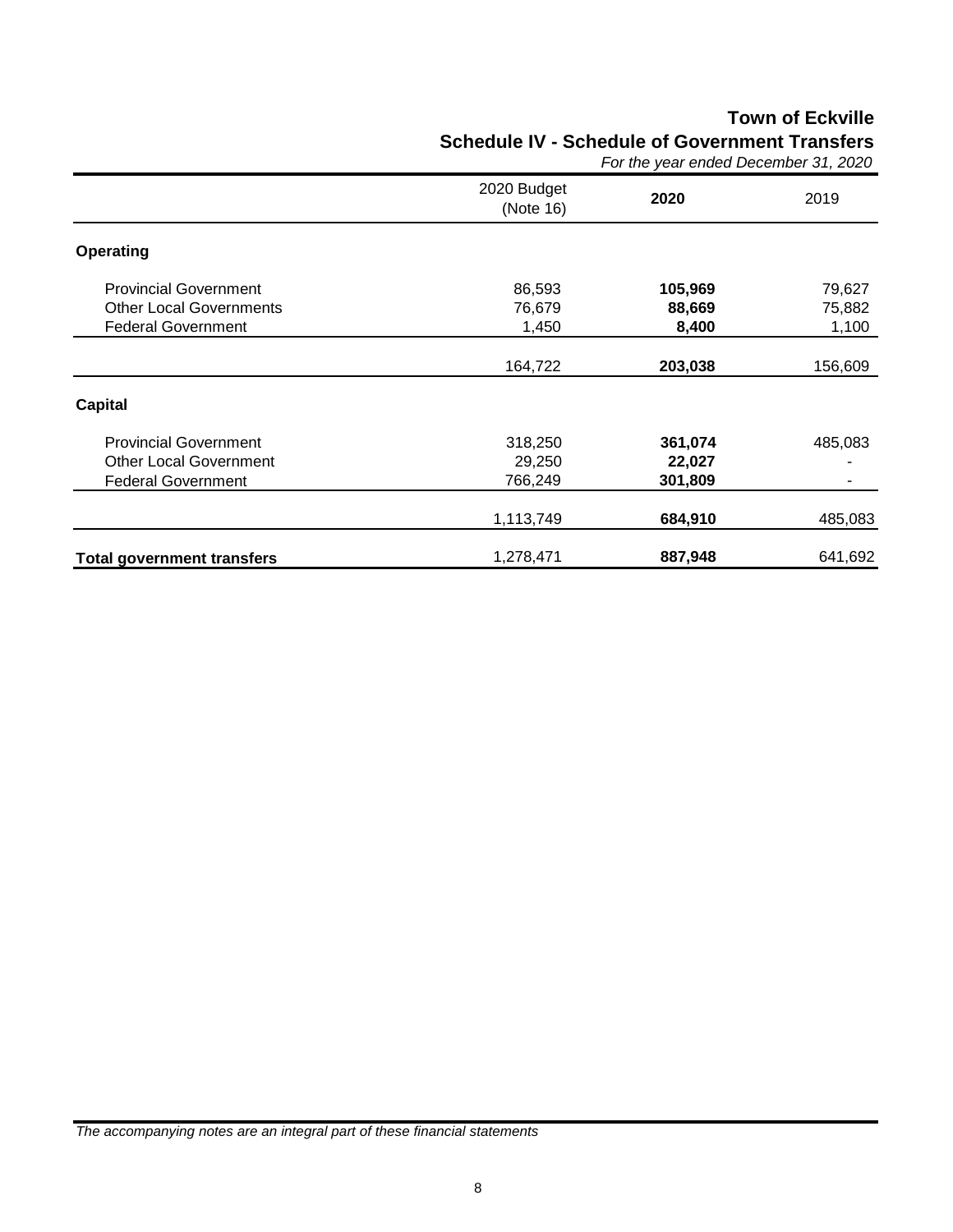## **Town of Eckville Schedule V - Schedule of Expenses by Object**

*For the year ended December 31, 2020*

|                                         | 2020 Budget<br>(Note 16) | 2020      | 2019      |
|-----------------------------------------|--------------------------|-----------|-----------|
| <b>Expenses by object</b>               |                          |           |           |
| Salaries, wages and benefits            | 949,627                  | 877,251   | 925,710   |
| Contracted and general services         | 714,352                  | 739,019   | 718,413   |
| Amortization of tangible capital assets | 447,313                  | 535,412   | 496,823   |
| Materials, goods and utilities          | 259,421                  | 483.764   | 278,310   |
| Transfers to local boards and agencies  | 212,090                  | 274,015   | 232,328   |
| Transfers to other governments          | 98,724                   | 99,554    | 97,821    |
| Interest on long-term debt              | 34,944                   | 27,158    | 36,198    |
| Provision for allowances                | 3,900                    |           | 120       |
| Bank charges and short-term interest    | 3,500                    | 2,322     | 2,607     |
|                                         | 2,723,871                | 3,038,495 | 2,788,330 |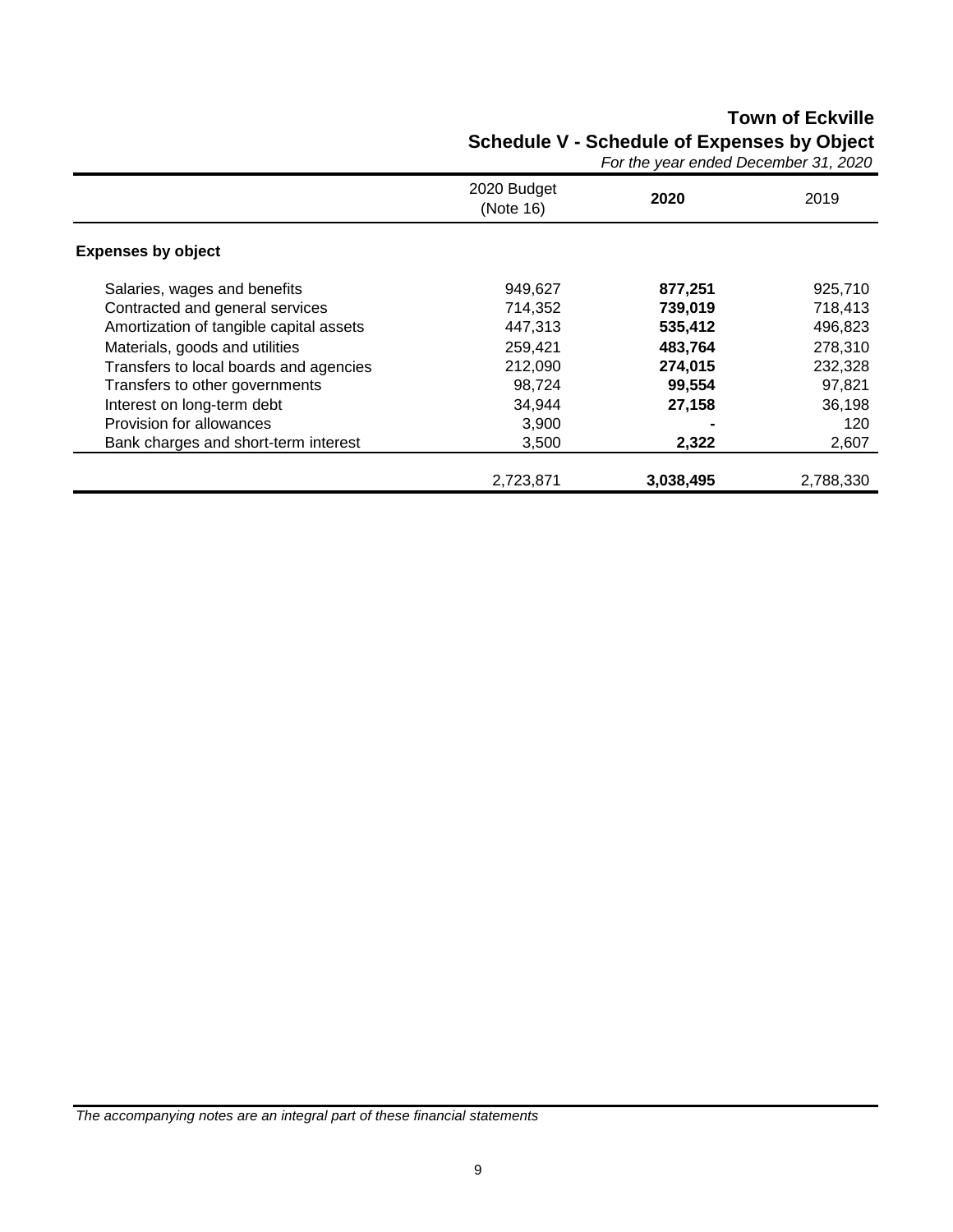#### **Town of Eckville Schedule VI - Schedule of Segmented Disclosure** *For the year ended December 31, 2020*

|                                                   | General<br>Government    | Transportation,<br>Roads, Streets | Legislative<br>Administrative | Environmental<br><b>Services</b> | Parks &<br>Recreation    | Protective<br><b>Services</b> | Library                  | Community<br>Support     | Land Use &<br>Development | Other          | Total                    | 2019       |
|---------------------------------------------------|--------------------------|-----------------------------------|-------------------------------|----------------------------------|--------------------------|-------------------------------|--------------------------|--------------------------|---------------------------|----------------|--------------------------|------------|
| Revenue                                           |                          |                                   |                               |                                  |                          |                               |                          |                          |                           |                |                          |            |
| Net municipal taxes                               | 1,154,655                |                                   |                               |                                  |                          |                               |                          |                          |                           | ٠              | 1,154,655                | 1,161,654  |
| User fees and sales of goods                      |                          | ä,                                | 2,458                         | 500,082                          | $\blacksquare$           | 25,740                        | $\blacksquare$           | $\blacksquare$           | 188,954                   | 1,400          | 718,634                  | 590,874    |
| Government transfers                              | $\blacksquare$           | 433,228                           | 27,400                        | 9,296                            | 232,775                  | 48,336                        | 22,986                   | 112,850                  | 1,077                     | ٠              | 887,948                  | 641,692    |
| Franchise fees                                    |                          | ٠                                 |                               | ٠                                | $\blacksquare$           | $\blacksquare$                | $\blacksquare$           |                          | 136.637                   |                | 136,637                  | 139,010    |
| Licenses and permits                              |                          | ٠                                 |                               | ٠                                | $\blacksquare$           | 7,924                         |                          | ٠                        |                           | ٠              | 7,924                    | 12,161     |
| Penalties and costs on taxes                      | 10,794                   |                                   |                               |                                  | $\blacksquare$           |                               |                          |                          |                           |                | 10,794                   | 22,211     |
| Interest income                                   |                          | ٠                                 |                               |                                  | $\overline{\phantom{a}}$ |                               | $\blacksquare$           | ٠                        |                           | 14,174         | 14,174                   | 41,927     |
| Fines, rentals, insurance, other                  | $\blacksquare$           | 350                               | 3,034                         | 14,413                           | 30,169                   | 59,263                        | 2,843                    | 14,174                   | 138,970                   |                | 263,216                  | 294,173    |
| Gain(loss) on disposal of tangible capital assets | $\overline{\phantom{a}}$ | (827)                             | $\blacksquare$                | $\overline{\phantom{a}}$         | $\blacksquare$           |                               | $\blacksquare$           | $\blacksquare$           |                           | ٠              | (827)                    | 14,088     |
|                                                   |                          |                                   |                               |                                  |                          |                               |                          |                          |                           |                |                          |            |
|                                                   | 1,165,449                | 432,751                           | 32,892                        | 523,791                          | 262,944                  | 141,263                       | 25,829                   | 127,024                  | 465,638                   | 15,574         | 3,193,155                | 2,917,790  |
| <b>Expenses</b>                                   |                          |                                   |                               |                                  |                          |                               |                          |                          |                           |                |                          |            |
| Salaries, wages, and benefits                     | $\overline{\phantom{a}}$ | 151,933                           | 383,046                       | 208,871                          | 108,347                  | 22,520                        | $\overline{\phantom{a}}$ | $\overline{\phantom{a}}$ | 2,534                     | ٠              | 877,251                  | 925,710    |
| Contracted and general services                   |                          | 74,026                            | 222,151                       | 240,665                          | 47,532                   | 96,750                        | 12,749                   | 31,096                   | 14,050                    | ٠              | 739,019                  | 718,413    |
| Materials, goods, and utilities                   | $\overline{\phantom{a}}$ | 114,301                           | 21,679                        | 94,087                           | 7,483                    | 45,440                        | 2,503                    | 29,991                   | 168,280                   |                | 483,764                  | 278,310    |
| Transfers to local boards and agencies            |                          | ٠                                 | $\overline{\phantom{a}}$      | $\blacksquare$                   | 118,280                  | $\overline{\phantom{a}}$      | 70,615                   | 85,120                   | $\overline{\phantom{a}}$  | ٠              | 274,015                  | 232,328    |
| Interest on long-term debt                        | $\overline{\phantom{a}}$ | 4,481                             | $\overline{\phantom{a}}$      | 9,924                            | 1,857                    |                               | $\overline{\phantom{a}}$ | ٠                        | 10,896                    | ٠              | 27,158                   | 36,198     |
| Provision for allowances                          |                          | ٠                                 | $\overline{\phantom{a}}$      | $\blacksquare$                   | $\blacksquare$           |                               |                          | ٠                        |                           | ٠              | $\overline{\phantom{a}}$ | 120        |
| Bank charges and short-term interest              |                          | ٠                                 | 2.322                         | ٠                                | ٠                        |                               |                          |                          |                           |                | 2,322                    | 2,607      |
| Transfers to other governments                    | $\overline{\phantom{a}}$ | $\blacksquare$                    | $\overline{\phantom{a}}$      | 80,026                           | $\blacksquare$           | 19,528                        | $\overline{\phantom{a}}$ | $\overline{\phantom{a}}$ | $\overline{\phantom{a}}$  | ۰              | 99,554                   | 97,821     |
|                                                   | $\overline{\phantom{a}}$ | 344,741                           | 629.198                       | 633.573                          | 283.499                  | 184,238                       | 85.867                   | 146.207                  | 195.760                   | $\blacksquare$ | 2,503,083                | 2,291,507  |
| Net revenue, before amortization                  | 1,165,449                | 88,010                            | (596, 306)                    | (109, 782)                       | (20, 555)                | (42, 975)                     | (60,038)                 | (19, 183)                | 269,878                   | 15,574         | 690,072                  | 626,283    |
| Amortization expense                              |                          | 264,693                           | 12,825                        | 154,530                          | 58,592                   | 11,985                        | 3,481                    | 29,306                   |                           |                | (535, 412)               | (496, 823) |
| Net revenue                                       | 1,165,449                | 352,703                           | (583, 481)                    | 44,748                           | 38,037                   | (30,990)                      | (56, 557)                | 10,123                   | 269,878                   | 15,574         | 154,660                  | 129,460    |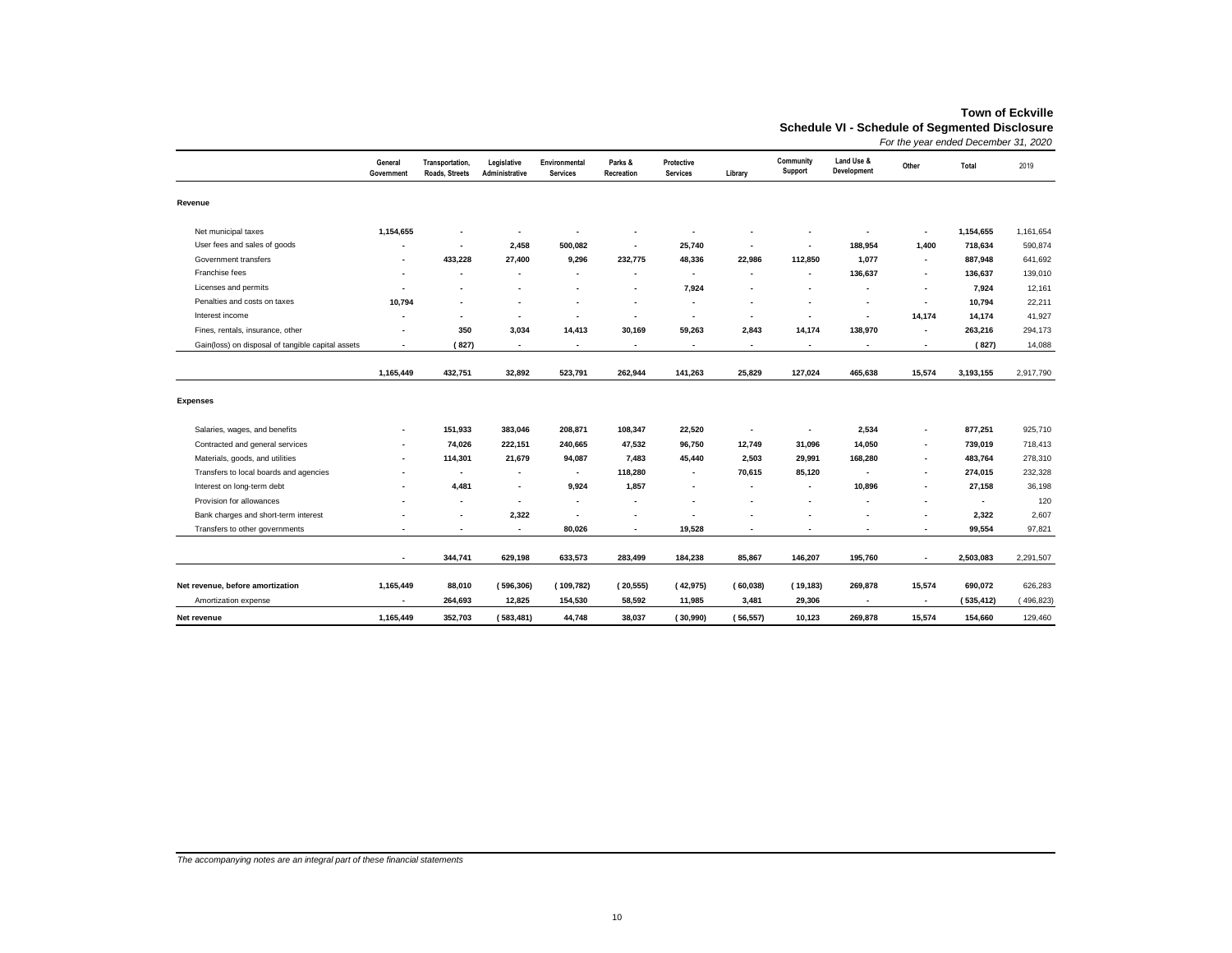### **NOTE 1: SIGNIFICANT ACCOUNTING POLICIES**

These financial statements of the Town of Eckville (the "Town") are the representations of management prepared in accordance with generally accepted accounting principles for local governments established by the Public Sector Accounting Board (PSAB) of the Chartered Professional Accountants Canada. Significant aspects of these accounting policies are outlined as follows:

### **Reporting Entity**

The financial statements reflect the assets, liabilities, revenues and expenditures, changes in fund balances and change in financial position of the reporting entity and all organizations that are accountable for the administration of their financial affairs and resources to the Council and are owned or controlled by the Town.

The schedule of taxes levied also includes requisitions for education and other external organizations that are not part of Town of Eckville.

The financial statements exclude trust assets that are administered for the benefit for external parties. Interdepartmental and organizational transactions and balances are eliminated.

### **Basis of Accounting**

The financial statements are prepared using the accrual basis of accounting. The accrual basis of accounting records revenue as it is earned and measurable. Expenses are recognized as they are incurred and measurable based upon receipt of goods or services and/or the legal obligation to pay.

### **Revenue Recognition**

Funds from external parties and earnings thereon that are restricted by agreement or legislation are accounted for as deferred revenue until used for the purpose specified.

Government transfers, contributions and other amounts are received from third parties pursuant to legislation, regulation or agreement and may only be used for certain programs, in the completion of specific work, or for the purchase of tangible capital assets. In addition, certain user charges and fees are collected for which the related services have yet to be performed. Revenue is recognized in the period when the related expenses are incurred, services performed or the tangible capital assets are acquired. Rental revenue is recognized over the term of the lease. Revenue on investments and penalties and cost of taxes is recognized when earned. Insurance proceeds are recognized when the amount is known and collection is reasonably assured.

### **Tax Revenue**

The Town recognizes taxes as assets and revenue when they meet the definition of an asset, are authorized by bylaw, and the taxable event has occurred. Tax revenue is initially measured at administrations best estimate of the amount resulting from the original taxable event in accordance with legislation. The related tax receivable is initially recognized at its realizable value at the date of acquisition. Requisitions operate as a flow through and are excluded from municipal revenue.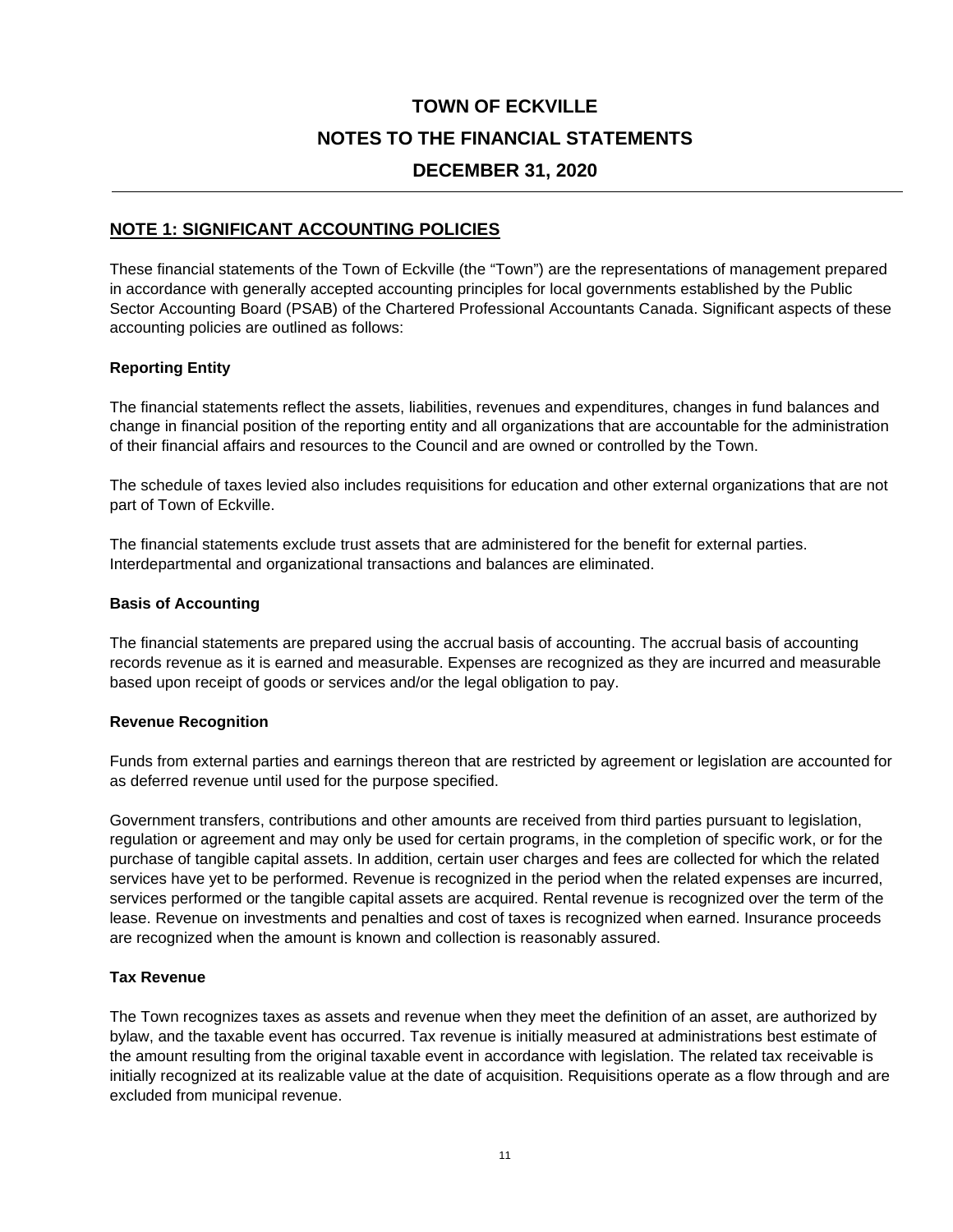### **NOTE 1: SIGNIFICANT ACCOUNTING POLICIES (Continued)**

### **Government Transfers**

Government transfers are the transfer of assets from senior levels of government that are not the result of an exchange transaction, are not expected to be repaid in the future, or the result of a direct financial return.

Government transfers are recognized in the financial statements as revenue in the period in which events giving rise to the transfer occur, providing the transfers are authorized, any eligibility criteria have been met, and reasonable estimates of the amounts can be determined.

### **Use of Estimates**

The preparation of financial statements in conformity with Canadian Public Sector Accounting Standards requires management to make estimates and assumptions that affect the reported amount of assets and liabilities and disclosure of contingent assets and liabilities at the date of the financial statements and the reported amounts of revenue and expenses during the period. Where measurement uncertainty exists, the financial statements have been prepared within reasonable limits of materiality. Actual results could differ from those estimates.

Accounts receivable are stated after evaluation as to their collectability. Amortization is based on the estimated useful lives of tangible capital assets.

For each reported segment, the revenues and expenses represent both amounts that are directly attributable to the segment and the amounts considered allocated on a reasonable basis.

### **Cash and Temporary Investments**

Cash and temporary investments includes balances with banks and short-term investments with maturities of three months or less. Cash subject to restrictions that prevent its use for current purposes is included in restricted cash.

### **Investments**

Investments are recorded at amortized cost. Investment premiums and discounts are amortized on the net present value basis over the term of the respective investments. When there has been a loss in value that is other than a temporary decline, the respective investment is written down to recognize the loss.

### **Land Held for Resale**

Land held for resale is recorded at the lower of amortized cost or net realizable value. Cost includes costs for land acquisition and improvements required to prepare the land for servicing such as stripping and leveling charges. Related development costs incurred to provide infrastructure such as water and waste water services, roads, sidewalks and lighting are recorded as tangible capital assets under their respective functions.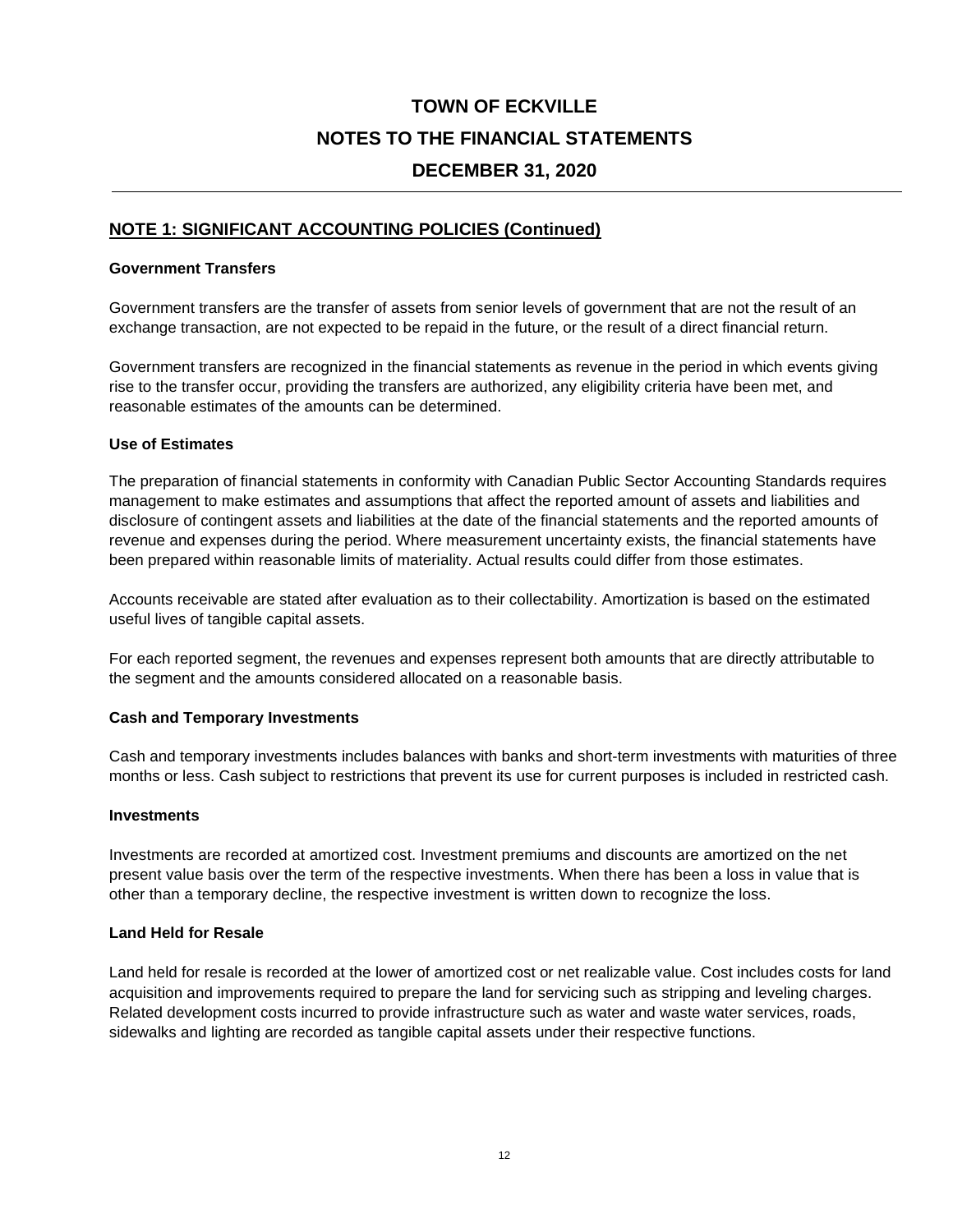### **NOTE 1: SIGNIFICANT ACCOUNTING POLICIES (Continued)**

### **Local Improvement Charges**

Construction and borrowing costs associated with local improvement projects are recovered through annual special assessments during the period of related borrowings. These levies are collectable from property owners for work performed by the Town of Eckville.

### **Non-Financial Assets**

Non-financial assets are not available to discharge existing liabilities and are held for use in the provision of services. They have useful lives extending beyond the current year and are not intended for sale in the normal course of operations. The change in non-financial assets during the year, together with the excess of revenue over expenses, provides the Change in Net Financial Assets for the year.

### **i) Tangible Capital Assets**

Tangible capital assets are recorded at cost which includes all amounts that are directly attributable to acquisition, construction, development or betterment of the asset. The cost, less residual value, of the tangible capital assets is amortized on a straight-line basis over the estimated useful life as follows:

|                              | <b>YEARS</b> |
|------------------------------|--------------|
|                              |              |
| <b>Buildings</b>             | $25 - 50$    |
| <b>Engineered structures</b> | $5 - 75$     |
| Vehicles                     | $3 - 10$     |
| Machinery & equipment        | $5 - 20$     |

One-half of the annual amortization is charged in the year of acquisition and the year of disposal. Included in tangible capital assets is engineered structures under construction of \$0 (2019 - \$0). Assets under construction are not amortized until the asset is available for productive use.

### **ii) Contributions of Tangible Capital Assets**

Tangible capital assets received as contributions are recorded at fair value at the date of receipt and are also recorded as revenue.

### **iii) Leases**

Leases are classified as capital or operating leases. Leases which transfer substantially all of the benefits and risks incidental to ownership of property are accounted for as capital leases. All other leases are accounted for as operating leases and the related lease payments are charged to expenses as incurred.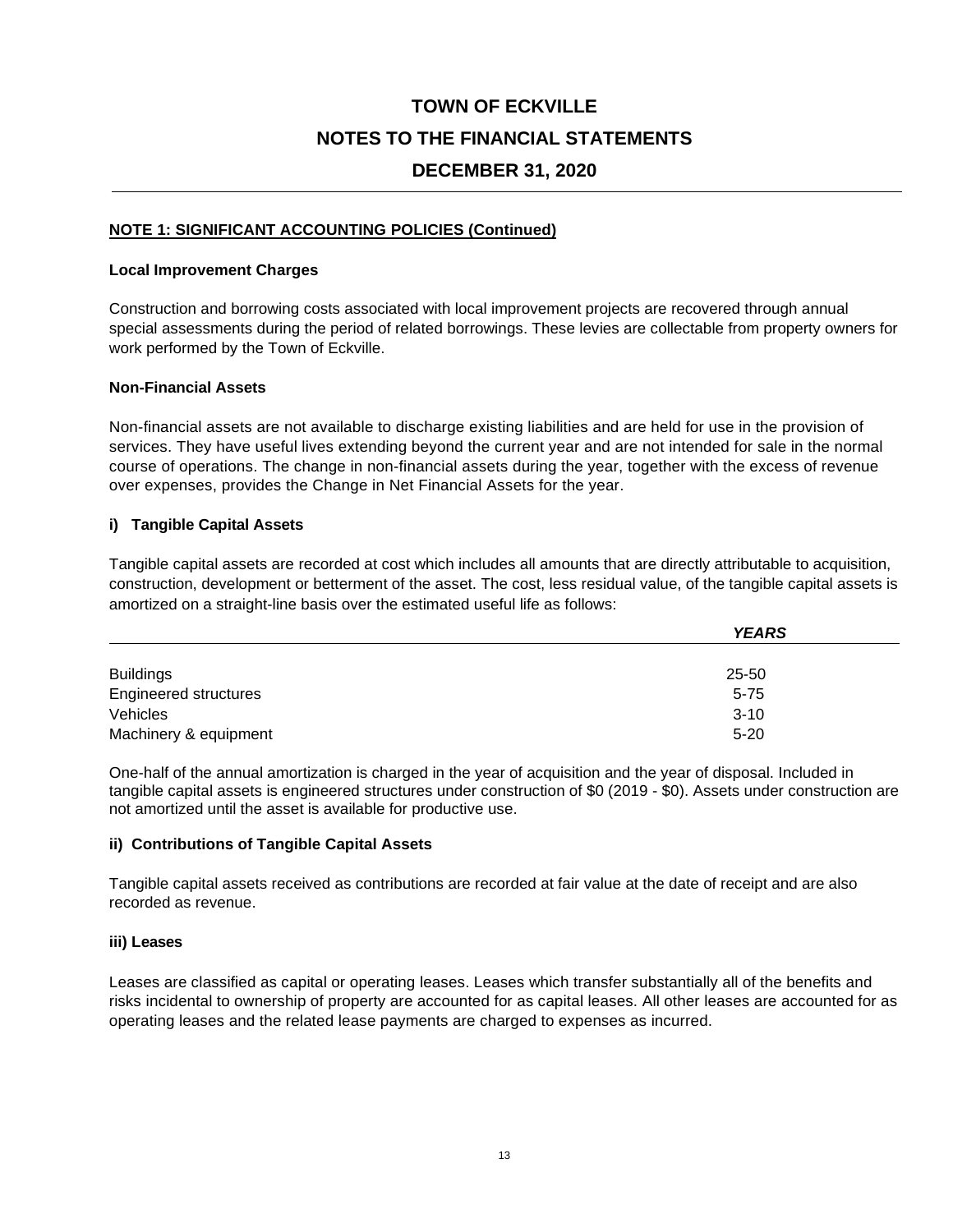### **NOTE 1: SIGNIFICANT ACCOUNTING POLICIES (Continued)**

#### **iv) Inventories**

Inventories held for consumption are recorded at the lower of cost and replacement cost.

### **v) Prepaid expenses**

Prepaid expenses include pre-payments on goods and services which will be utilized in the following fiscal year.

### **Property Tax Requisition Over-levy and Under-levy**

Over-levies and under-levies arise from the difference between the actual property tax levy made to cover each requisition and the actual amount requisitioned.

If the actual levy exceeds the requisition, the over-levy is accrued as a liability and property tax revenue is reduced. Where the actual levy is less than the requisition amount, the under-levy is accrued as a receivable and as property tax revenue.

Requisition tax rates in the subsequent year are adjusted for any over-levies or under-levies of the prior year.

### **Pensions**

The Town participates in a multi-employer pension plan. The plan is accounted for as a defined contribution plan.

#### **Contaminated Site Liability**

Contaminated sites are a result of contamination being introduced into air, soil, water or sediment of a chemical, organic or radioactive material or live organism that exceeds an environmental standard. The liability is recorded net of any expected recoveries. A liability for remediation of a contaminated site is recognized when a site is not in productive use and is management's estimate of the cost of post remediation including operation, maintenance and monitoring.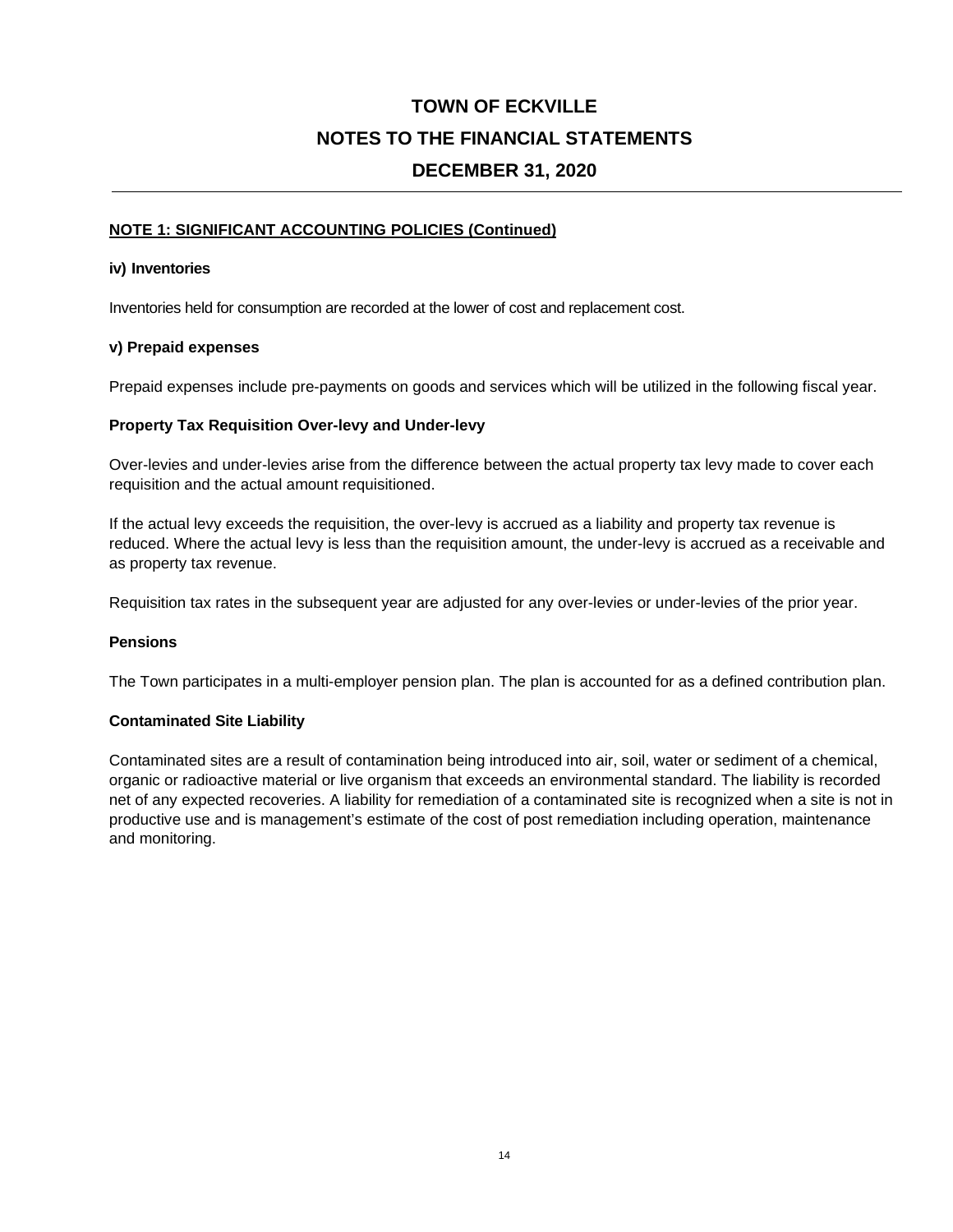### **NOTE 2: CASH AND TEMPORARY INVESTMENTS**

|                       | 2020      | 2019      |
|-----------------------|-----------|-----------|
| Cash - general        | 1,122,183 | 1,177,442 |
| Temporary investments | 750,782   | 741,469   |
|                       | 1,872,965 | 1,918,911 |

Temporary investments include \$750,782 (2019 - \$741,469) of 31 day and 90 day notice savings accounts that earn interest at prime minus 1.5% and prime minus 1.45% respectively (2019 – prime minus 1.65% and prime minus 1.45%). The general account earns interest at prime minus 1.9% to prime minus 1.55% (2019 - prime minus 1.9% to prime minus 1.55%) and the restricted accounts earn interest at prime minus 1.9% (2019 - prime minus 1.9%).

### **NOTE 3: RECEIVABLES**

|                                            | 2020    | 2019    |
|--------------------------------------------|---------|---------|
| Taxes and grants in place of taxes         |         |         |
| Current taxes and grants in place of taxes | 82,665  | 68,848  |
| Arrears taxes                              | 35,034  | 27,462  |
|                                            |         |         |
|                                            | 117,699 | 96,310  |
| Trade and other receivables                |         |         |
| Local improvement levies                   | 177,574 | 195,332 |
| Trade accounts                             | 264,689 | 399,806 |
| <b>GST</b>                                 | 15,085  | 23,732  |
|                                            | 457,348 | 618,870 |
|                                            |         |         |
|                                            | 575,047 | 715,180 |

The local improvement levies are receivable over the remaining period of 10 years and collectable through tax levies, in annual amounts of \$17,758.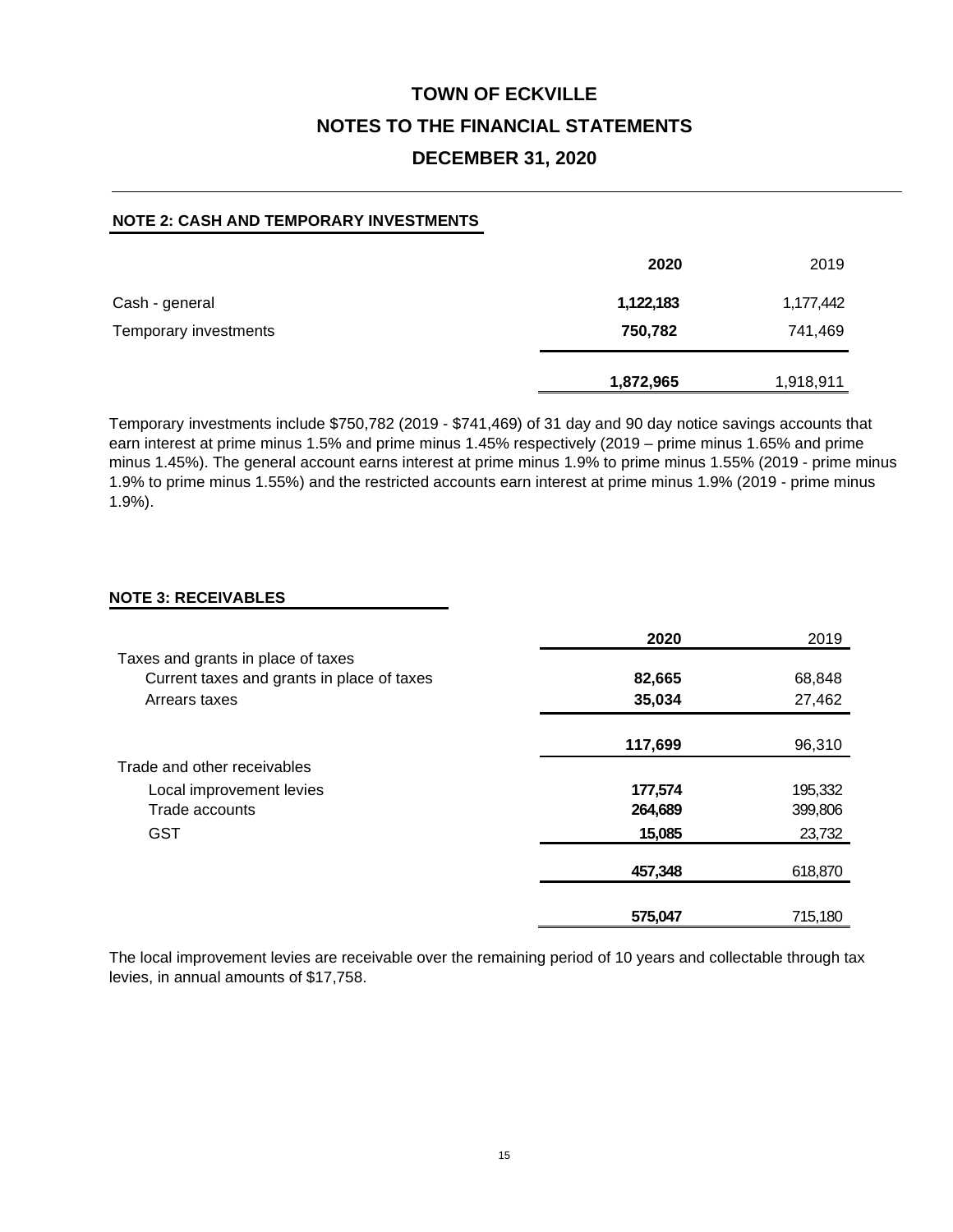#### **NOTE 4: DEFERRED REVENUE**

|                            | 2020    | 2019    |
|----------------------------|---------|---------|
| Gas Tax Fund               | 99,960  | 248,318 |
| <b>MSI Capital</b>         |         | 701     |
| <b>MSI Operating</b>       | 39,150  | 34,960  |
| <b>MOST</b>                | 119,371 |         |
| Prepaid licenses and other | 36,353  | 43,368  |
|                            | 294,834 | 327,347 |

### **Government**

Funding in the amount of \$530,020 (2019 - \$277,763) was received in the current year for the Municipal Sustainability Initiative and \$0 (2019 - \$0) was received in the current year for the Federal Gas Tax Fund to assist with meeting growth challenges and enhancing the long-term sustainability of the municipality. \$188,419 of the Municipal Sustainability Initiative grant was accrued as a receivable in the prior year. Funding in the amount of \$122,764 was received for the Municipal Operating Support Transfer (2019 - \$0) to help offset increased operating costs and lost revenues due to the COVID-19 pandemic. Additionally, interest of \$5,032 (2019 - \$4,633) was earned. Expenditures in the amount of \$494,895 (2019 - \$336,852) were incurred in the year. The use of these funds is restricted to eligible expenditures as approved in the funding agreement. Accumulated unexpended funds related to the program are supported by cash and temporary investments of \$258,481 (2019 - \$283,979).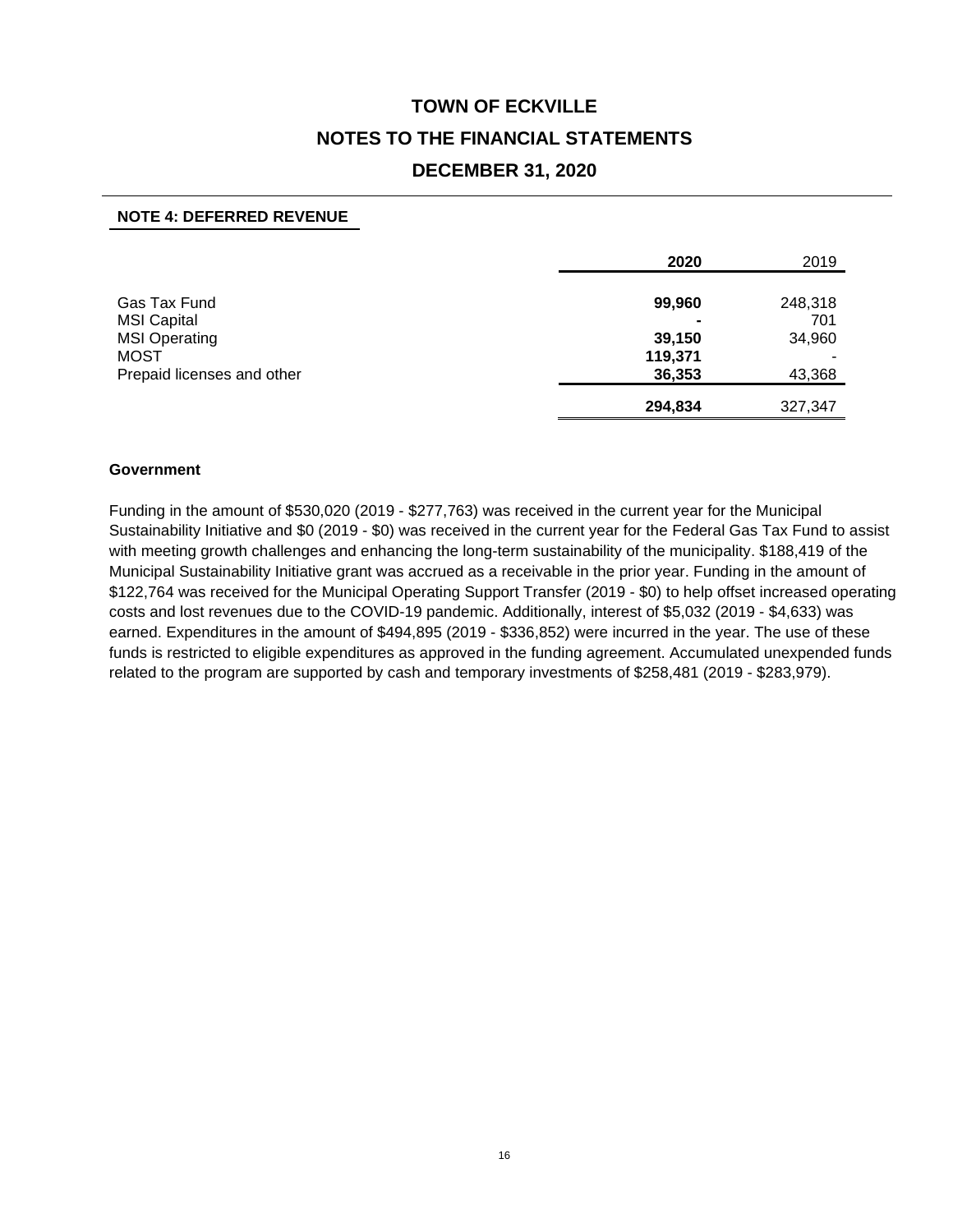# **TOWN OF ECKVILLE NOTES TO THE FINANCIAL STATEMENTS**

### **DECEMBER 31, 2020**

### **NOTE 5: LONG-TERM DEBT**

|                                      | 2020    | 2019    |
|--------------------------------------|---------|---------|
| Tax-supported debentures             | 469.469 | 341,768 |
| Bank loan for capital expenditures   | 400,000 | 433,000 |
| Bank loan for operating expenditures | 48.164  | 62.335  |
|                                      | 917,633 | 837,103 |

The current portion of the long-term debt amounts to \$83,563 (2019 - \$70,238). Principal and interest repayments are as follows:

|           | <b>Principal</b> | <b>Interest</b> | <b>Total</b> |
|-----------|------------------|-----------------|--------------|
| 2021      | 83,563           | 28,373          | 111,936      |
| 2022      | 86,659           | 25,277          | 111,936      |
| 2023      | 89,874           | 22,062          | 111,936      |
| 2024      | 81,087           | 18,839          | 99,926       |
| 2025      | 45,615           | 15,799          | 61,414       |
| Remainder | 530,835          | 82.273          | 613,108      |
| Total     | 917,633          | 192,623         | 1,110,256    |

Debenture debt of \$285,003 (2019 – \$341,768) is repayable in semi-annual blended instalments of \$34,922 to the Government of Alberta and bears interest at a rate of 4% (2019 – 4%) per annum and matures 2025.

Debenture debt of \$184,419 (2019 – \$0) is repayable in monthly blended instalments of \$1,291 to Enmax and bears interest at a rate of 3% per annum and matures 2035.

Debenture debt is issued on the credit and security of the Town at large.

Bank loan for operating expenditures is repayable in monthly blended instalments of \$1,300 to ATB and bears interest at a rate of prime less 0.25% (2019 – prime less 0.25%).

Bank loan for capital expenditures bears interest at prime less 0.25% (2019 – prime less 0.25%). Monthly interest-only payments are made based on the outstanding principal amount. Principal repayments are required from proceeds received from land inventory.

Interest on long-term debt amounted to \$25,729 (2019 - \$33,889). The Town's total cash payments for interest in 2019 were \$27,158 (2019 - \$36,198).

Prime rate at December 31, 2020 was 2.45% (2019 – 3.95%).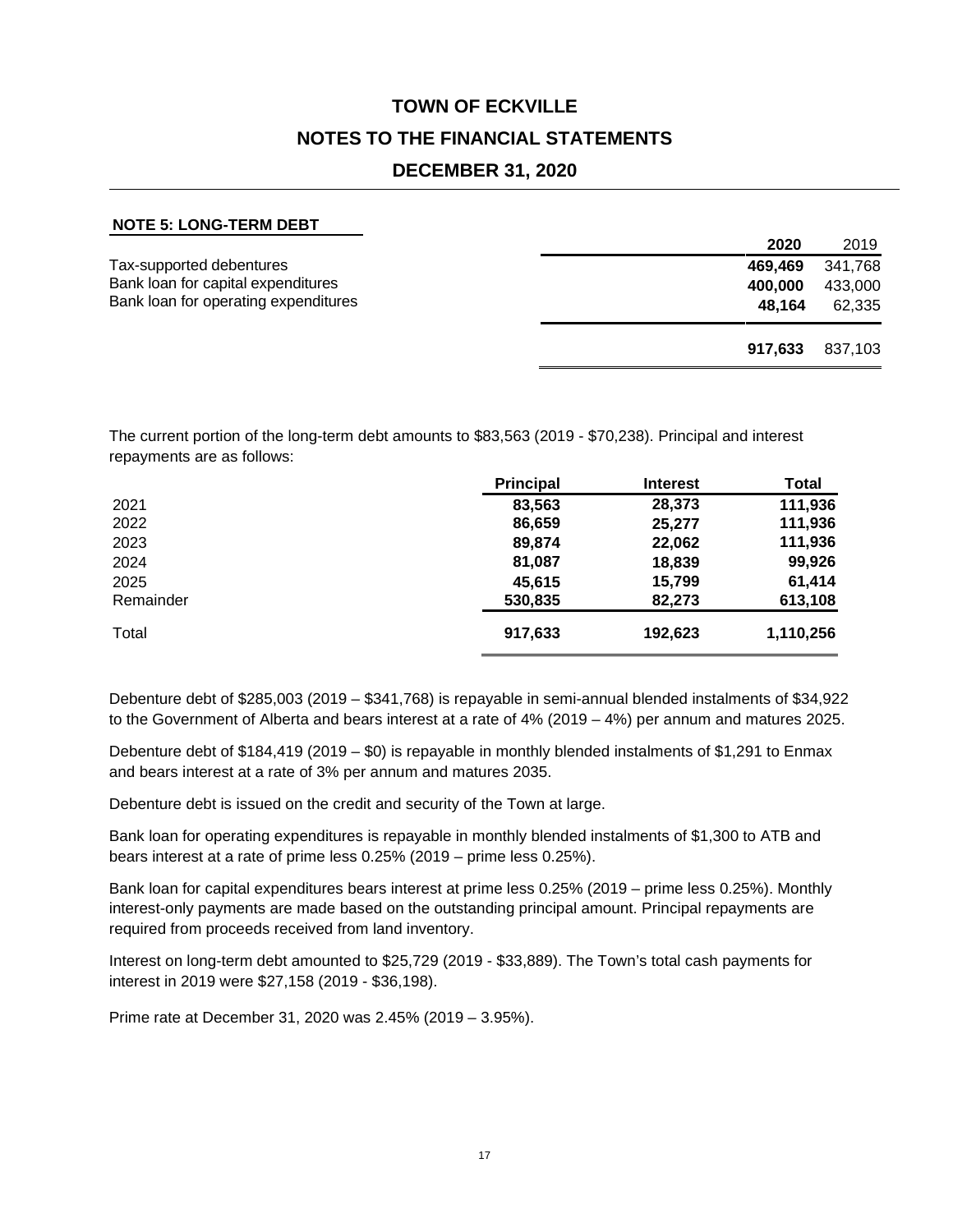# **TOWN OF ECKVILLE NOTES TO THE FINANCIAL STATEMENTS**

### **DECEMBER 31, 2020**

#### **NOTE 6: DEBT LIMITS**

Section 276(2) of the Municipal Government Act and related provincial regulations require that the debt and debt limits, as defined by Alberta Regulation 255/00, for the Town, be disclosed as follows:

|                                           | 2020                    | 2019                    |
|-------------------------------------------|-------------------------|-------------------------|
| Total debt limit<br>Total long-term debt  | 3,555,153<br>(917, 633) | 3,449,031<br>(837, 103) |
| Total amount of debt limit available      | 2,637,520               | 2,611,928               |
| Service limit of debt<br>Service on debt  | 592,526<br>(111,936)    | 574,839<br>(101,465)    |
| Amount of service on debt limit available | 480,590                 | 473.374                 |

The debt limit is calculated at 1.5 times revenue of the municipality (as defined in Alberta Regulation 255/00) and the debt service limit is calculated at 0.25 times such revenue. Incurring debt beyond these limitations requires approval by the Minister of Municipal Affairs. These thresholds are guidelines used by Alberta Municipal Affairs to identify municipalities that could be at financial risk if further debt is required. The calculation taken alone does not represent the financial stability of the Town, rather, the financial statements must be interpreted as a whole.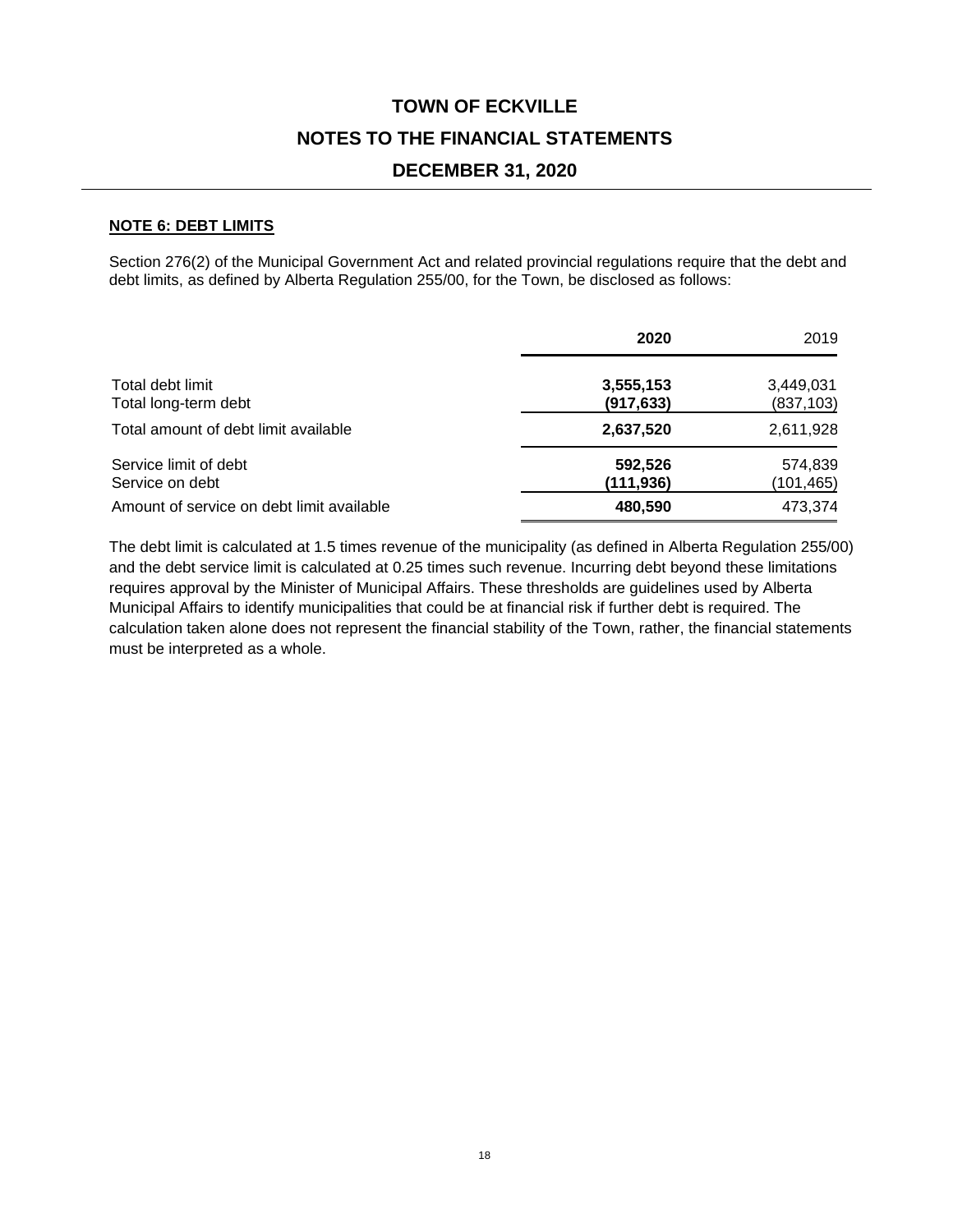# **TOWN OF ECKVILLE NOTES TO THE FINANCIAL STATEMENTS**

### **DECEMBER 31, 2020**

### **NOTE 7: EQUITY IN TANGIBLE CAPITAL ASSETS**

|                                        | 2020          | 2019        |
|----------------------------------------|---------------|-------------|
| Tangible capital assets (Schedule II)  | 19,201,983    | 18,340,738  |
| Accumulated amortization (Schedule II) | (8, 447, 875) | (7,955,621) |
| Long-term debt (Note 5)                | (869, 469)    | (774, 768)  |
|                                        | 9,884,639     | 9,610,349   |

### **NOTE 8: ACCUMULATED SURPLUS**

Accumulates surplus consists of restricted and unrestricted amounts and equity in tangible capital assets as follows:

|                                            | 2020       | 2019       |
|--------------------------------------------|------------|------------|
| <b>Unrestricted surplus</b>                | 1,078,644  | 1,186,638  |
| <b>Restricted surplus</b>                  |            |            |
| <b>Operating:</b>                          |            |            |
| <b>Tax Stabilization Fund</b>              | 428,199    | 428,199    |
| <b>Emergency Services</b>                  | 10,201     | 10,201     |
| Snow Removal                               | 20,000     | 20,000     |
| <b>General Contingency</b>                 | 159,990    | 209,990    |
|                                            | 618,390    | 668,390    |
| Capital:                                   |            |            |
| Land Development                           | 45,546     | 45,546     |
| Fire Fighting                              | 115,196    | 95,196     |
| Waste Management                           | 91,190     | 91,190     |
| Water                                      | 38,668     | 42,542     |
| Library                                    | 50,000     | 40,000     |
| Museum                                     | 62,270     | 62,270     |
| Wastewater                                 | 47,410     | 56,310     |
| Ambulance                                  | 21,642     | 21,642     |
| <b>General Contingency</b>                 | 57,136     | 70,998     |
| <b>Community Centre</b>                    | 30,000     | 15,000     |
| Arena                                      | 70,000     | 60,000     |
| <b>Curling Club</b>                        | 40,000     | 30,000     |
|                                            | 669,058    | 630,694    |
|                                            | 1,287,448  | 1,299,084  |
| Equity in tangible capital assets (Note 7) | 9,884,639  | 9,610,349  |
|                                            | 12,250,731 | 12,096,071 |
|                                            |            |            |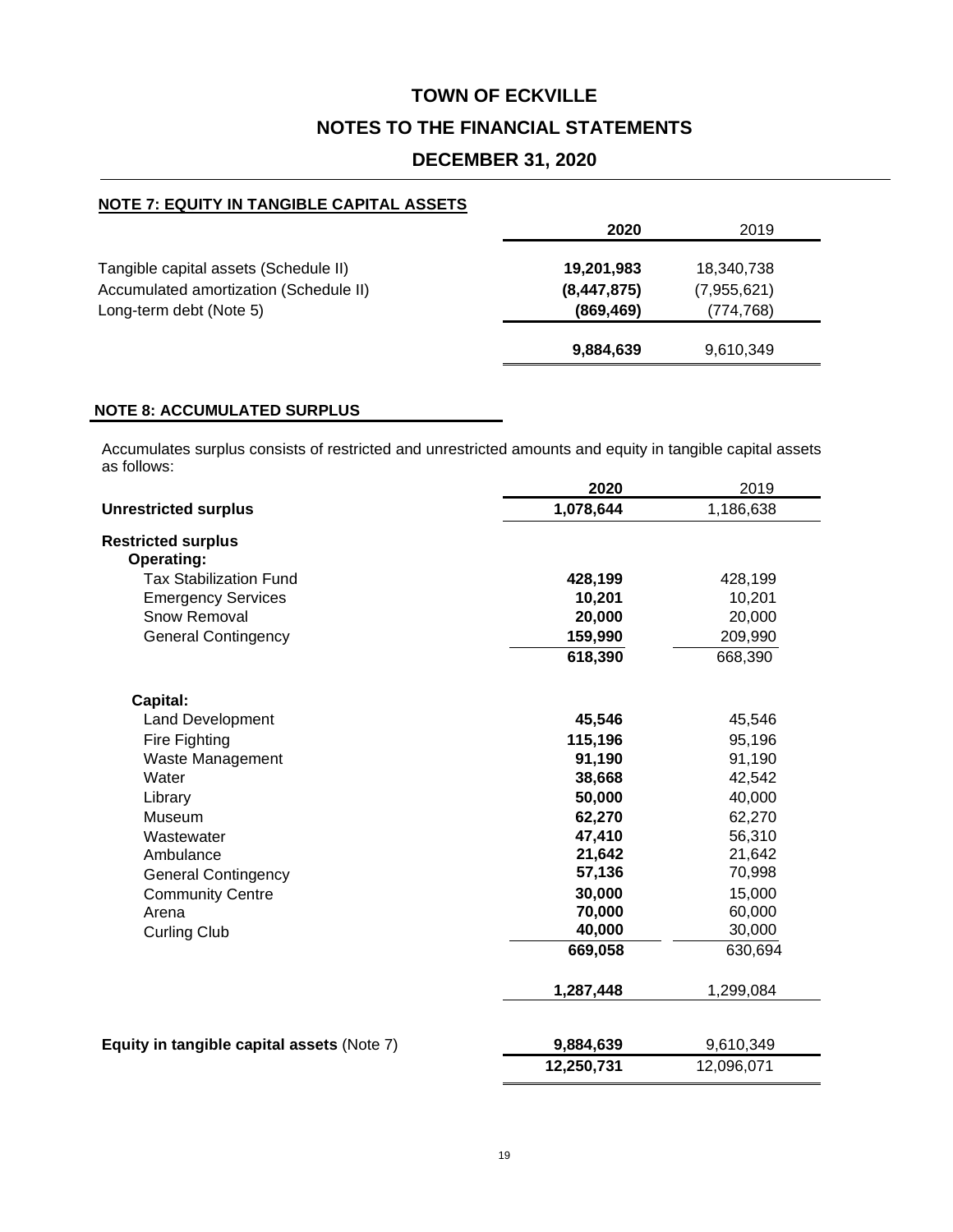### **NOTE 9: OTHER REVENUE**

Included in other revenue is contributed land held for resale inventory of \$138,969 (2019 - \$0). The land was contributed to the Town during the year with a value of \$138,970, for which the Town paid \$1 in consideration.

### **NOTE 10: SALARY AND BENEFITS DISCLOSURE**

Salaries and benefits for elected municipal officials, the chief administrative officer and designated officers as required by Alberta Regulation 313/2000, is disclosed as follows:

|                                                | Salary (1)<br>\$ | <b>Benefits &amp;</b><br>Allowances (2)<br>\$ | <b>Total</b><br>2020<br>\$ | Total<br>2019<br>\$ |
|------------------------------------------------|------------------|-----------------------------------------------|----------------------------|---------------------|
| Mayor:                                         |                  |                                               |                            |                     |
| Helen Posti                                    | 13,472           | 4,671                                         | 18,143                     | 24,204              |
| Councillors:                                   |                  |                                               |                            |                     |
| Ken Chapman                                    | 6,118            | 4,732                                         | 10,850                     | 12,153              |
| Colleen Ebden                                  | 9,672            | 4,732                                         | 14,404                     | 19,445              |
| Karin Engen                                    | 7,354            | 4,732                                         | 12,086                     | 13,203              |
| Dwayne Meyers                                  | 6,922            | 4,732                                         | 11,654                     | 12,338              |
| Laurie Phillips                                | 7,354            | 2,166                                         | 9,520                      | 13,136              |
| <b>Kevin See</b>                               | 7,173            | 4,732                                         | 11,905                     | 13,821              |
| <b>Chief Administrative</b><br>Officer         | 129,168          | 16,843                                        | 146,011                    | 141,104             |
| <b>Designated Officers</b><br>(Four positions) | 19,034           |                                               | 19,034                     | 18,772              |

- (1) Salary includes base pay, bonuses, overtime, lump sum payments, gross honoraria and any other direct cash remunerations paid by the Town.
- (2) Benefits and allowances includes employer's share of all employee benefits and contributions or payments made on behalf of employees including RRSP's, health care, dental coverage, vision coverage, group life insurance, accidental disability and dismemberment insurance, long and short-term disability plans and local authorities pension plan (LAPP).

### **NOTE 11: PENSION PLAN**

### **Local Authorities Pension Plan (LAPP)**

Employees of the Town participate in the Local Authorities Pension Plan ("LAPP" or the "Plan"), which is covered by the *Alberta Public Sector Pension Plans Act*. The Plan serves about 274,151 people and about 420 employers. It is financed by employer and employee contributions and by investment earnings of the LAPP Fund. Contributions for current service are recorded as expenses in the year in which they become due.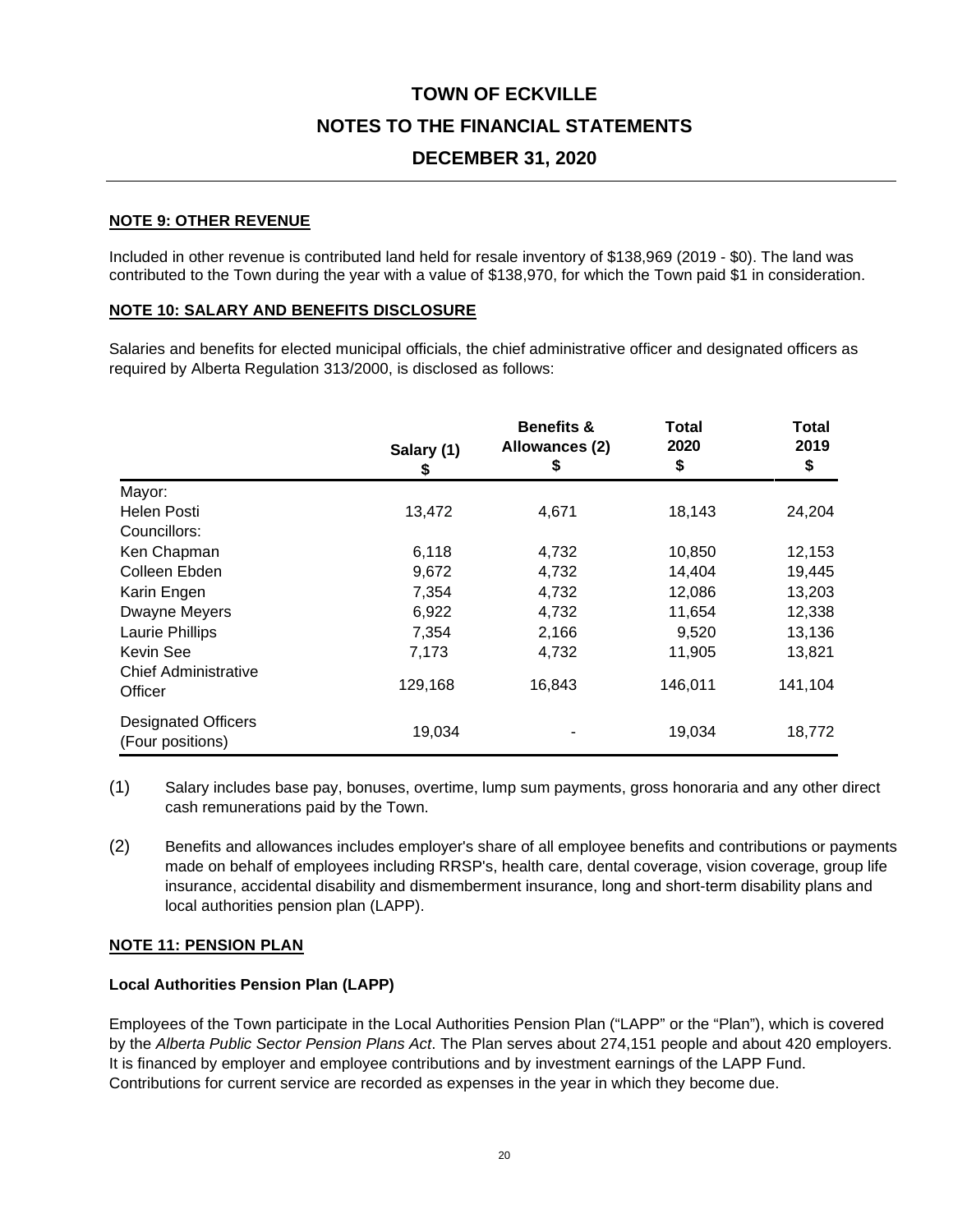### **NOTE 11: PENSION PLAN (Continued)**

The Town of Eckville is required to make current service contributions to the Plan of 9.39% of pensionable payroll up to the year's maximum pensionable earnings under the Canada Pension Plan and 13.84% of pensionable earnings above this amount. Employees of the Town are required to make current service contributions of 8.39% of pensionable salary up to the year's maximum pensionable salary and 12.84% on pensionable salary above this amount.

Total employer contributions by the Town to the LAPP in 2020 were \$25,939 (2019 - \$24,183). Total contributions by the employees of the Town to the LAPP in 2020 were \$23,390 (2019 - \$21,826).

At December 31, 2019, the date of the most recent actuarial valuation, the Plan disclosed an actuarial surplus of \$7,913 million (2018 - \$3,469 million).

### **NOTE 12: CONTINGENCIES**

No provision has been made on the statement of financial position for various lawsuits and legal claims filed against the Town as the extent of the lawsuits and legal claims are not determinable at December 31, 2020.

The Town is a member of the Alberta Municipal Insurance Exchange (MUNIX). Under the terms of the membership, the Town could become liable for its proportionate share of any claim losses in excess of the funds held by the exchange. Any liability incurred would be accounted for as a current transaction in the year the losses are determined.

The Town is a member of the Alberta Urban Municipalities Association (AUMA). Under the terms of the membership, the Town could become liable for its proportionate share of any claim losses in excess of the funds held by the AUMA. Any liability would be accounted for as a current transaction in the year of settlement.

### **NOTE 13: COMMITMENTS**

The Town has a contract with Wild Rose Assessments to perform tax assessments that expires on March 31, 2024. The estimated commitment over the next four years of this contract is as follows:

2021 – \$16,276 2022 – \$16,276 2023 – \$16,276  $2024 - $4,069$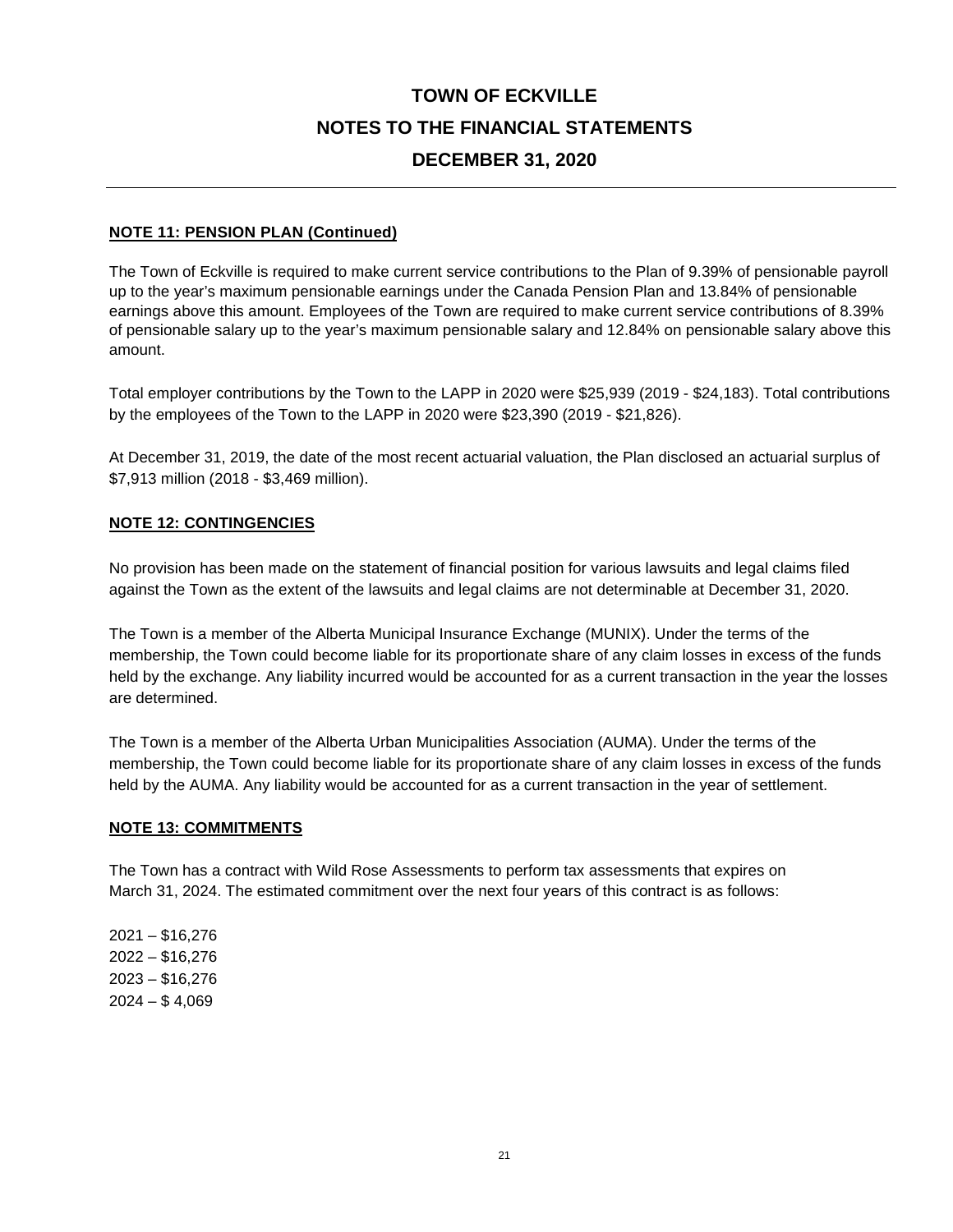### **NOTE 13: COMMITMENTS (Continued)**

The Town has a contract with Ricoh Canada to lease a copier which expires on December 31, 2021. The estimated commitment over the next year of this contract is as follows:

2021 - \$2,731

The Town has a contract with Animal Control Services which expires on October 31, 2021. The estimated commitment over the next year of this contract is as follows:

2021 - \$10,680

The Town has a contract with Empringham Disposal Corporation which expires on June 30, 2022. The estimated commitment over the next two years of this contract is as follows:

2021 - \$43,140 2022 - \$21,570

The Town has a contract with The City of Red Deer which expires on December 31, 2025. The estimated commitment over the next five years of this contract is as follows:

2021 – \$2,326 2022 – \$2,326 2023 – \$2,326 2024 – \$2,326 2025 – \$2,326

### **NOTE 14: SEGMENTED DISCLOSURE**

The Town provides a range of services to its ratepayers. For each reported segment, revenue and expenses represent both amounts that are directly attributable to the segments and amounts that are allocated on a reasonable basis. The accounting policies used in these segments are consistent with those followed in the preparation of the financial statements as disclosed in Note 1.

### **NOTE 15: FINANCIAL INSTRUMENTS**

The Town's financial instruments consist of cash and temporary investments, receivables, accounts payable and accrued liabilities and long-term debt. It is Council's opinion that the Town is not exposed to significant interest, currency, credit, liquidity or other price risk arising from these financial instruments, except as otherwise disclosed.

The Town is subject to credit risk with respect to trade and other receivables. Credit risk arises from the possibility that taxpayers and entities to which the Town provides services may experience financial difficulty and be unable to fulfill their obligations. The large number and diversity of taxpayers and customers minimizes the credit risk.